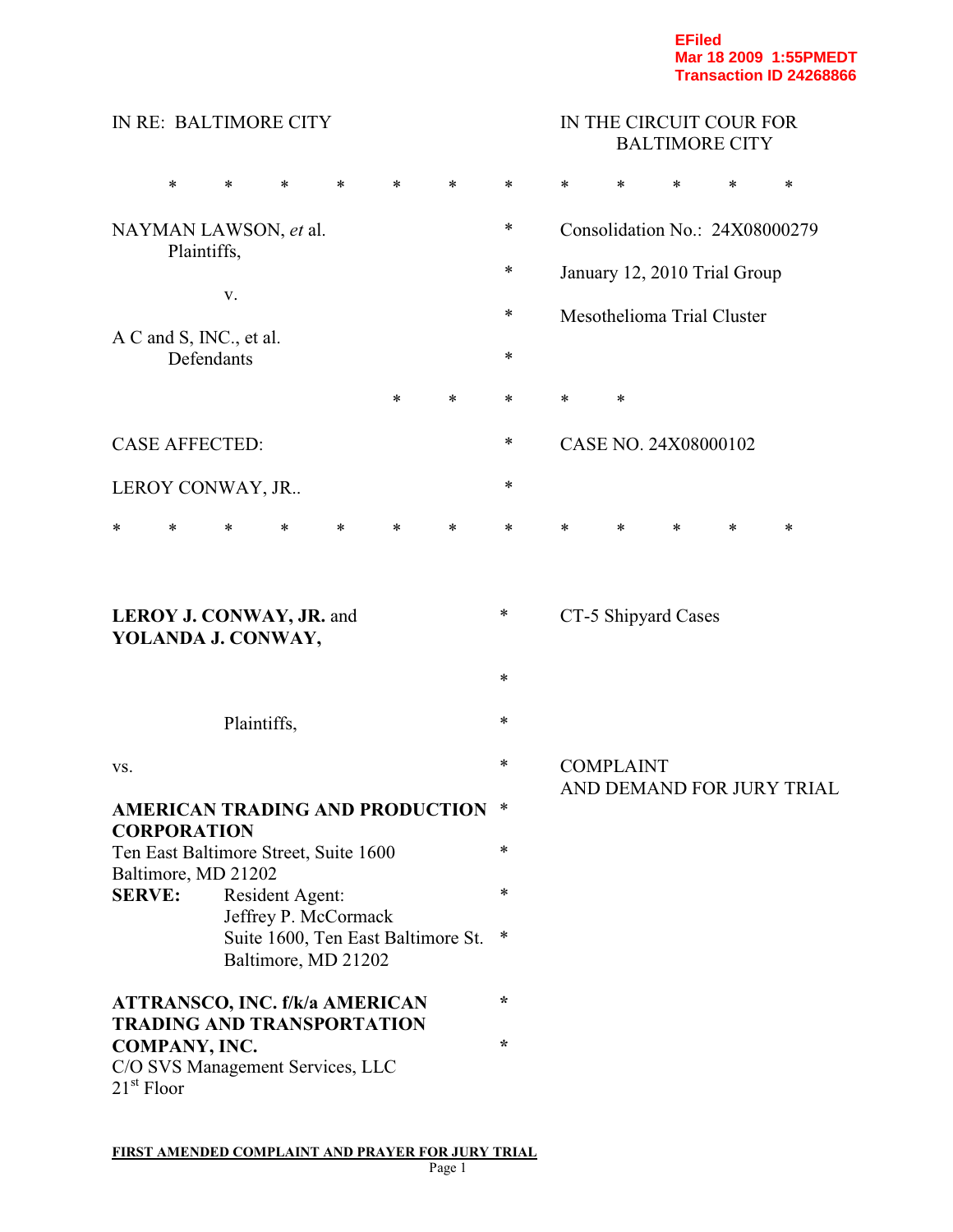| 1 North Charles Street                          |                                                      | * |
|-------------------------------------------------|------------------------------------------------------|---|
| Baltimore, MD 21210                             |                                                      |   |
| <b>SERVE:</b>                                   | Resident Agent:                                      | * |
|                                                 | Sanford V. Schmidt                                   |   |
|                                                 | 1 North Charles Street, 21 <sup>st</sup> Floor       | * |
|                                                 | Baltimore, MD 21                                     |   |
|                                                 | <b>CBS CORPORATION</b> f/k/a VIACOM, INC.            | * |
|                                                 | successor by merger with CBS CORPORATION             |   |
|                                                 | f/k/a WESTINGHOUSE ELECTRIC                          | * |
| <b>CORPORATION</b>                              |                                                      |   |
| 51 West 52 <sup>nd</sup> Street<br>$35th$ Floor |                                                      | * |
| New York, NY 10019                              |                                                      | * |
| <b>SERVE:</b>                                   | <b>State Department of Assessments</b>               |   |
|                                                 | & Taxation                                           | * |
|                                                 | <b>CBS</b> Corporation                               |   |
|                                                 | 51 West 52 <sup>nd</sup> Street                      | * |
|                                                 | $35th$ Floor                                         |   |
|                                                 | New York, NY 10019                                   | * |
|                                                 |                                                      | * |
| <b>CRANE CO.</b>                                |                                                      |   |
| 100 First Stamford Place                        |                                                      | * |
| Stamford, CT 06902                              |                                                      |   |
| <b>SERVE:</b>                                   | <b>State Department of Assessments</b><br>& Taxation | * |
|                                                 | Crane Co.                                            | * |
|                                                 | 100 First Stamford Place                             |   |
|                                                 | Stamford, CT 06902                                   | * |
|                                                 |                                                      | * |
|                                                 | <b>FOSTER WHEELER ENERGY</b>                         |   |
| <b>CORPORATION</b>                              |                                                      | * |
| Perryville Corporate Park                       |                                                      |   |
| Clinton, NJ 08809                               |                                                      | * |
| <b>SERVE:</b>                                   | Resident Agent:                                      |   |
|                                                 | The Corporation Trust Incorporated                   | ∗ |
|                                                 | 300 E. Lombard St.                                   |   |
|                                                 | Baltimore, MD 21202                                  | * |
| <b>GARLOCK, INC.</b>                            |                                                      | * |
| 1666 Division Street                            |                                                      |   |
| Palmyra, NY 14522                               |                                                      | * |
| <b>SERVE:</b>                                   | <b>State Department of Assessments</b>               |   |
|                                                 | & Taxation                                           | * |

CASE NO. 24X08000102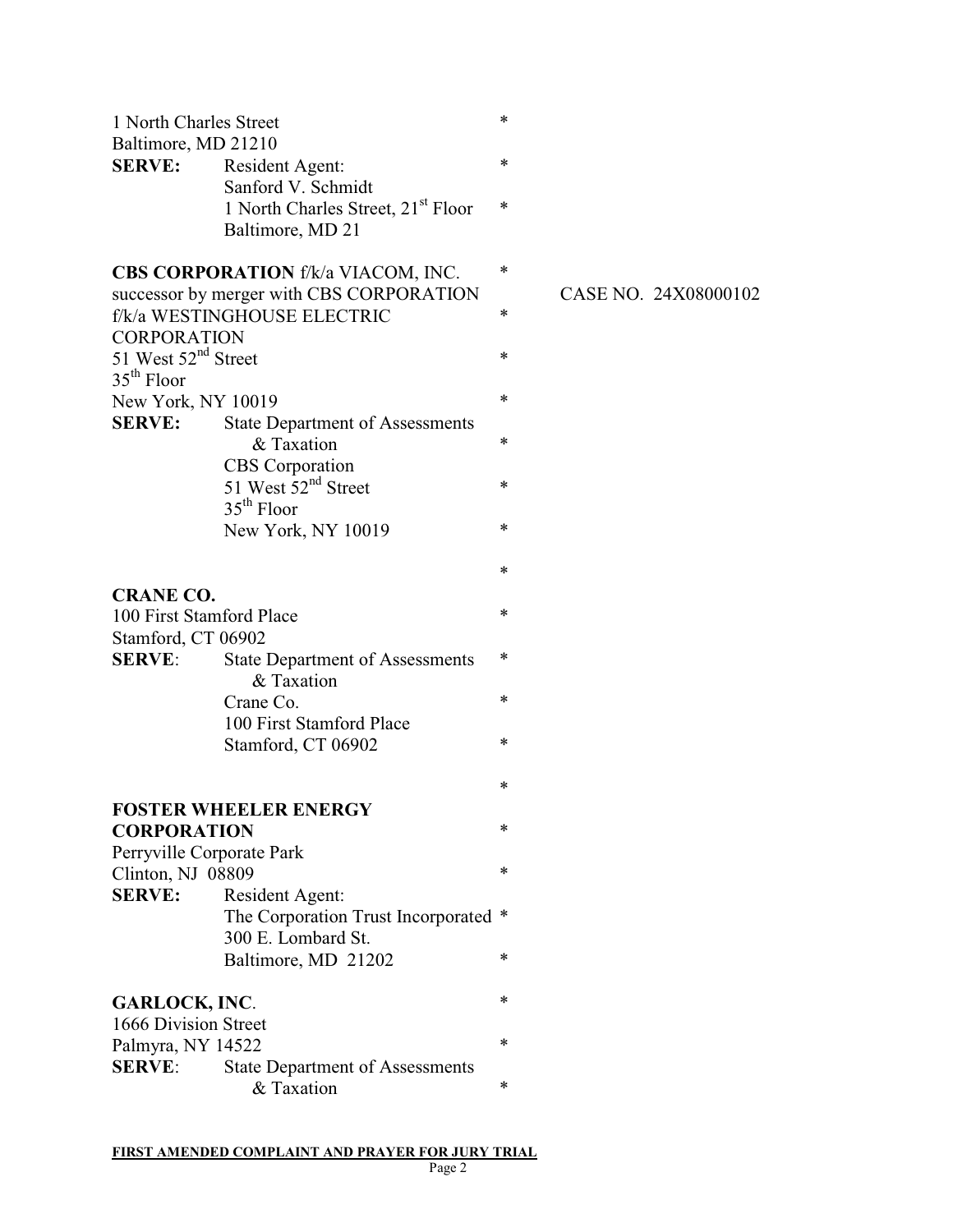| Garlock, Inc.        |        |
|----------------------|--------|
| 1666 Division Street | $\ast$ |
| Palmyra, NY 14522    |        |
|                      |        |

# **GARLOCK SEALING TECHNOLOGIES, LLC**\*

|                      | (sued individually and as successor-in-interest to |        |
|----------------------|----------------------------------------------------|--------|
| GARLOCK, INC.)       |                                                    | $\ast$ |
| 1666 Division Street |                                                    |        |
| Palmyra, NY 14522    |                                                    | $\ast$ |
| <b>SERVE:</b>        | <b>State Department of Assessments</b>             |        |
|                      | & Taxation                                         | $\ast$ |
|                      | <b>Garlock Sealing Technologies</b>                |        |
|                      | 1666 Division Street                               | $\ast$ |
|                      | Palmyra, NY 14522                                  |        |
|                      |                                                    | ∗      |

# **HAMPSHIRE INDUSTRIES, INC**.

| 330 W. $24^{\text{th}}$ Street |                                  |        |  |  |  |
|--------------------------------|----------------------------------|--------|--|--|--|
| Baltimore, MD 21211            |                                  |        |  |  |  |
| <b>SERVE:</b>                  | Resident Agent:                  | $\ast$ |  |  |  |
|                                | Charles E. Fry, Jr.              |        |  |  |  |
|                                | 330 West 24 <sup>th</sup> Street | $\ast$ |  |  |  |
|                                | Baltimore, MD 21211              |        |  |  |  |

## **IMO INDUSTRIES, INC**. \*

|                    | (sued individually and as successor-in-interest |   |  |  |  |  |  |
|--------------------|-------------------------------------------------|---|--|--|--|--|--|
|                    | to DeLAVAL STEAM TURBINE COMPANY)               |   |  |  |  |  |  |
|                    | 997 Lenox Drive, Suite 111                      | * |  |  |  |  |  |
| Lawrence, NJ 08648 |                                                 |   |  |  |  |  |  |
| <b>SERVE:</b>      | Resident Agent:                                 |   |  |  |  |  |  |
|                    | CSC Lawyers Incorporating                       |   |  |  |  |  |  |
|                    | Service Company                                 |   |  |  |  |  |  |
|                    | 7 St. Paul Street, Suite 1660                   |   |  |  |  |  |  |
|                    | Baltimore, MD 21202                             | ∗ |  |  |  |  |  |
|                    |                                                 |   |  |  |  |  |  |
|                    |                                                 | * |  |  |  |  |  |
|                    |                                                 |   |  |  |  |  |  |

#### **LLOYD E. MITCHELL, INCORPORATED**

| Commercentre East   |                                  |   |  |  |  |
|---------------------|----------------------------------|---|--|--|--|
|                     | 1777 Reisterstown Road, Suite 40 |   |  |  |  |
| Baltimore, MD 21208 |                                  |   |  |  |  |
| <b>SERVE:</b>       | Resident Agent                   |   |  |  |  |
|                     | John J. Nagle, III               | ∗ |  |  |  |

\*

\*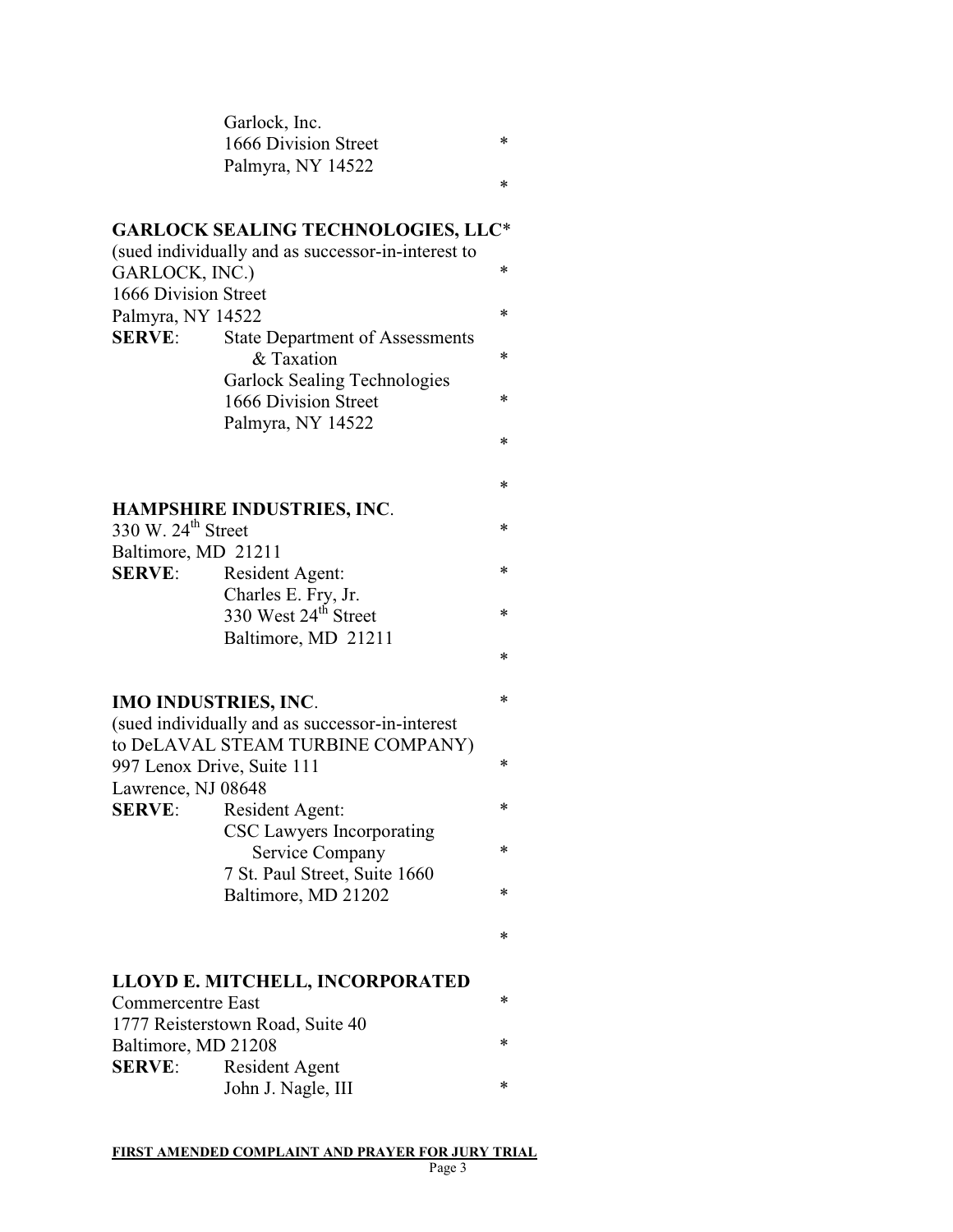|                    |                                                                                       |   | 21 W. Susquehanna Avenue<br>Towson, MD 21204         |   |   |   | *      |   |   |   |   |   |
|--------------------|---------------------------------------------------------------------------------------|---|------------------------------------------------------|---|---|---|--------|---|---|---|---|---|
| MCIC, INC.         |                                                                                       |   |                                                      |   |   |   | *      |   |   |   |   |   |
|                    | Hecht and Chapper<br>210 N. Charles St.<br>1317 Fidelity Bldg.                        |   |                                                      |   |   |   | $\ast$ |   |   |   |   |   |
|                    | Baltimore, MD 21201                                                                   |   |                                                      |   |   |   | *      |   |   |   |   |   |
| <b>SERVE:</b>      |                                                                                       |   | Resident Agent:<br>Robert I. McCormick               |   |   |   | $\ast$ |   |   |   |   |   |
|                    |                                                                                       |   | 11424 Cronhill Drive<br>Owings Mills, MD 21117       |   |   |   | $\ast$ |   |   |   |   |   |
|                    |                                                                                       |   |                                                      |   |   |   | *      |   |   |   |   |   |
|                    | TYCO INTERNATIONAL, (U.S.) INC.                                                       |   |                                                      |   |   |   | *      |   |   |   |   |   |
|                    | (as successor in interest to YARWAY<br>CORPORATION)                                   |   |                                                      |   |   |   |        |   |   |   |   |   |
|                    | 9 Roszel Road,                                                                        |   |                                                      |   |   |   | $\ast$ |   |   |   |   |   |
|                    | Princeton, NJ 08540                                                                   |   |                                                      |   |   |   |        |   |   |   |   |   |
| <b>SERVE:</b>      |                                                                                       |   | <b>State Department of Assessments</b><br>& Taxation |   |   |   | ∗      |   |   |   |   |   |
|                    |                                                                                       |   | 9 Roszel Road                                        |   |   |   | $\ast$ |   |   |   |   |   |
|                    |                                                                                       |   | Princeton, NJ 08540                                  |   |   |   |        |   |   |   |   |   |
|                    |                                                                                       |   |                                                      |   |   |   | *      |   |   |   |   |   |
|                    | TYCO VALVES AND CONTROLS, INC.<br>(as successor in interest to YARWAY<br>CORPORATION) |   |                                                      |   |   |   | ∗      |   |   |   |   |   |
|                    | 9 Roszel Road                                                                         |   |                                                      |   |   |   | $\ast$ |   |   |   |   |   |
|                    | Princeton, NJ 08540                                                                   |   |                                                      |   |   |   |        |   |   |   |   |   |
| <b>SERVE:</b>      |                                                                                       |   | <b>State Department of Assessments</b><br>& Taxation |   |   |   | $\ast$ |   |   |   |   |   |
|                    |                                                                                       |   | 9 Roszel Road                                        |   |   |   | $\ast$ |   |   |   |   |   |
|                    |                                                                                       |   | Princeton, NJ 08540                                  |   |   |   | *      |   |   |   |   |   |
|                    | <b>YARWAY CORPORATION</b>                                                             |   |                                                      |   |   |   | $\ast$ |   |   |   |   |   |
|                    | 9700 West Gulf Bank Road<br>Houston, TX 77040                                         |   |                                                      |   |   |   |        |   |   |   |   |   |
| <b>SERVE:</b>      |                                                                                       |   | <b>State Department of Assessments</b><br>& Taxation |   |   |   | ∗      |   |   |   |   |   |
|                    |                                                                                       |   | <b>Yarway Corporation</b>                            |   |   |   | $\ast$ |   |   |   |   |   |
|                    |                                                                                       |   | 9700 West Gulf Bank Road                             |   |   |   |        |   |   |   |   |   |
| Houston, TX 77040, |                                                                                       |   |                                                      |   |   | * |        |   |   |   |   |   |
|                    | Defendants.                                                                           |   |                                                      |   |   |   | *      |   |   |   |   |   |
| *                  | *                                                                                     | * | *                                                    | * | ∗ | * | *      | * | * | * | * | * |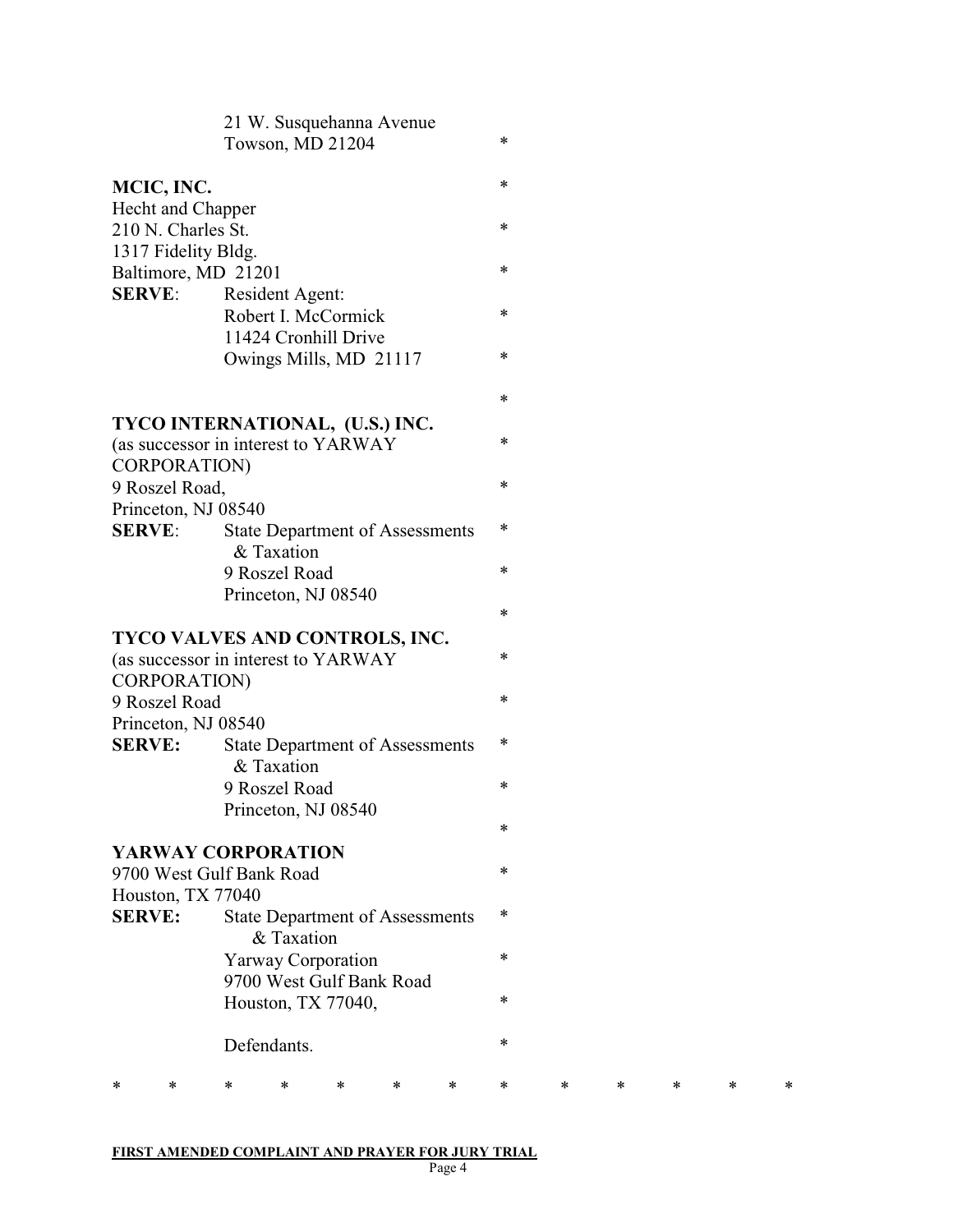#### **FIRST AMENDED COMPLAINT AND PRAYER FOR JURY TRIAL**

Plaintiffs, Leroy J. Conway, Jr. and Yolanda J. Conway (hereinafter collectively referred to as "Plaintiffs"), by their undersigned attorneys, sue the above-named Defendants and, in support thereof, allege as follows:

1. At all times relevant hereto, each of the above-named Defendants were contractors, miners, manufacturers, processors, importers, converters, compounders, merchants, installers, removers, sellers, distributors, marketers and/or suppliers of asbestos, asbestos insulation materials and/or asbestos-containing products (hereinafter referred to as "asbestos products"). In addition, each of the above-named Defendants, acting by and through their servants, agents and employees, caused such asbestos products to be sold and placed in the stream of commerce.

#### **COUNT I – STRICT LIABILITY**

2. Plaintiffs sue each of the Defendants, and state as follows:

3. The father of Plaintiff, Leroy Conway, Jr. (hereinafter referred to as "Plaintiff"), served as a merchant marine from 1963 through 1977. His responsibilities as a merchant marine included, but were not limited to, serving as a wiper, a crew mess man, a pump man, a fireman and an engineman, all of which required him to work on and around asbestos products. During such time that Plaintiff's father served as a merchant marine, Plaintiff, from 1964 through 1977, resided in the same household as his father and was exposed to asbestos through household exposure.

Specifically, Plaintiffs would show that during the above-identified years, his father, Leroy Conway, Sr., worked with and was exposed to asbestos-containing products and machinery requiring or calling for the use of asbestos or asbestos-containing products or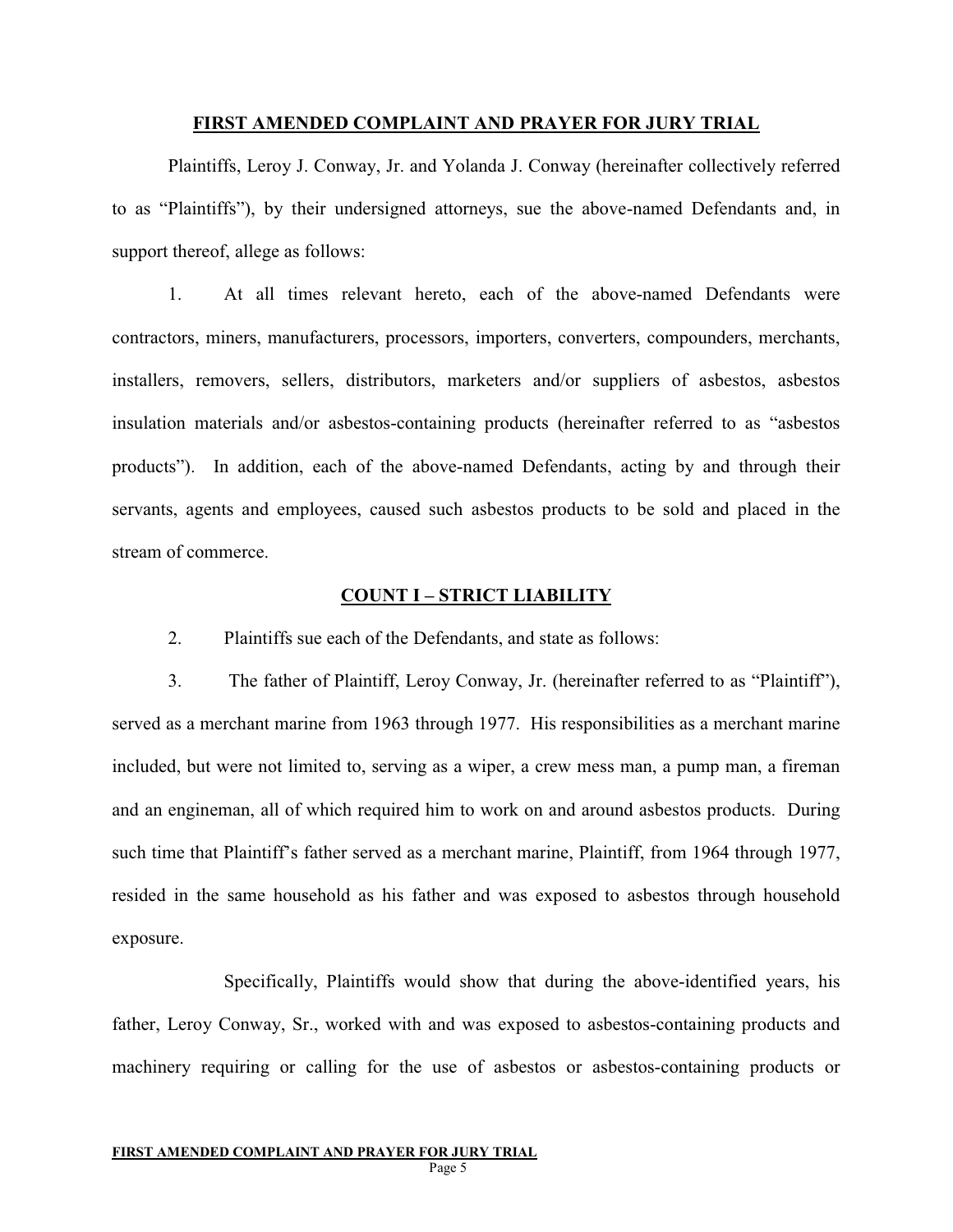products which caused the release of respirable asbestos fibers. Accordingly, Plaintiffs would also show that Plaintiff's father was directly exposed, on numerous occasions, to asbestoscontaining products and machinery requiring or calling for the use of asbestos or asbestoscontaining products or products which caused the release of respirable asbestos fibers produced, used, supplied and/or sold by Defendants. As a result of the release of respirable asbestos fibers, Plaintiff's father's clothing, which he routinely brought home for washing, his body and general surroundings were contaminated with great quantities of asbestos fibers. Plaintiff breathed these asbestos fibers as a result of direct and indirect contact with his father's clothes, body and general surroundings. Further, Plaintiffs allege, as more specifically set out below, that Plaintiff has suffered injuries proximately caused by his exposure to asbestos-containing products or products which caused the release of respirable asbestos fibers designed, manufactured, sold and used by Defendants.

4. Defendants' asbestos products were defective in design in that they contained harmful, deleterious, carcinogenic and inherently dangerous asbestos dust and fibers which unreasonably endangered the life and health of persons working with or around the asbestos products.

5. Prior to the date that Plaintiff was exposed to the Defendants' asbestos products, each of the Defendants possessed medical and scientific data from which those Defendants knew that their asbestos products were hazardous to the life, health and safety of persons who were exposed to the asbestos products.

6. Despite their knowledge, the Defendants, prompted by pecuniary motives, individually and collectively failed and refused to warn users of their products and those who worked in close proximity thereto of the life and health-threatening dangers of exposure to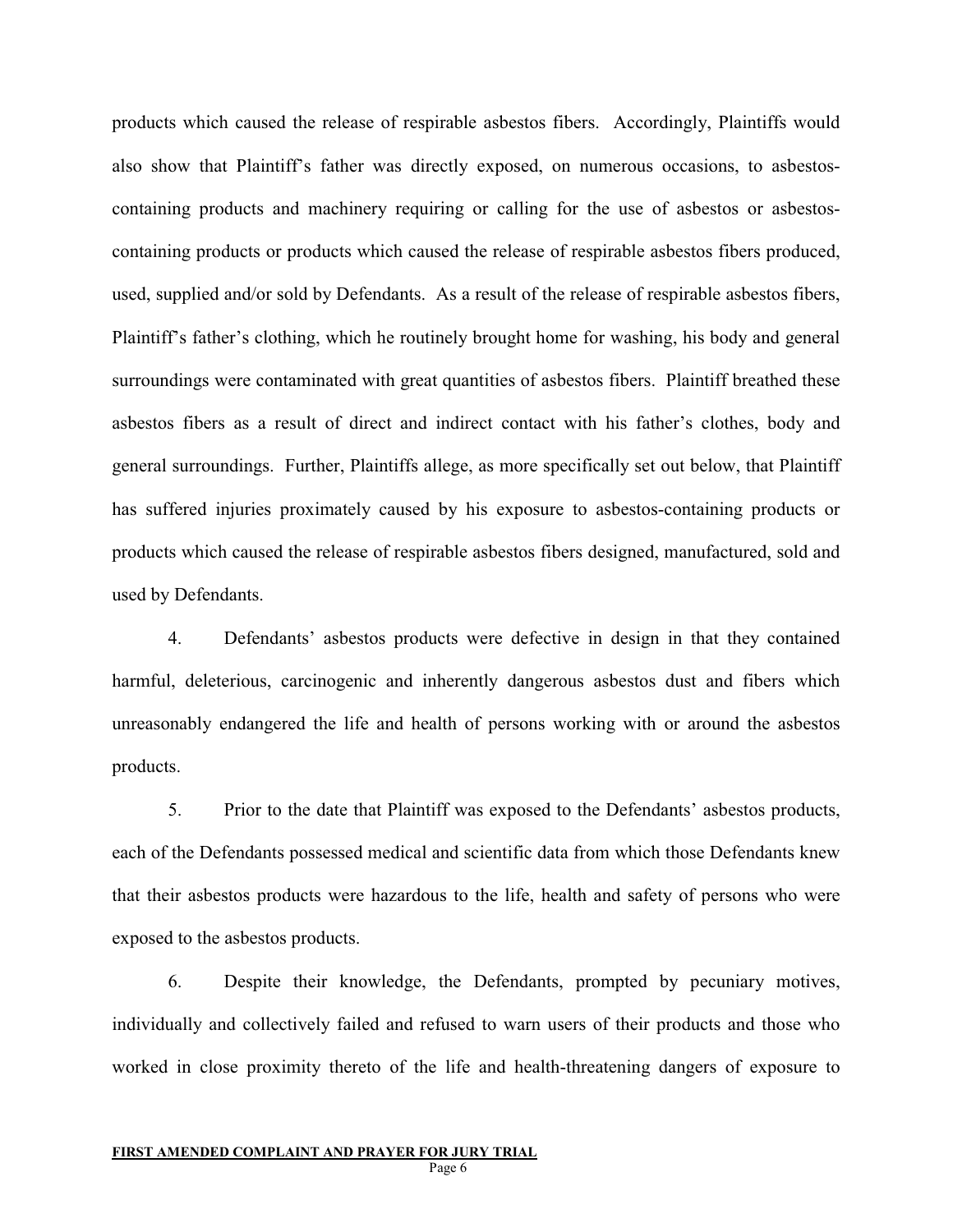asbestos fibers and dust, thereby also making their products defective and unreasonably dangerous. Moreover, the Defendants, in wanton and reckless disregard for human life and health, deliberately, intentionally and purposely withheld and concealed such information from users of their products. The Defendants also failed and refused to take other reasonable actions which would have lessened the dangerous and potentially lethal characteristics of their asbestos products to those that worked on and/or around asbestos-containing products or whom were exposed to respirable asbestos fibers by virtue of a household member's work with and around asbestos-containing products.

7. The Defendants' asbestos products were also defective and unreasonably dangerous in that they failed to perform as safely as an ordinary consumer would expect.

8. As a direct and proximate result of Plaintiff's exposure to the Defendants' asbestos products and/or respirable asbestos dust generated by Defendants' asbestos and asbestos-containing products, Plaintiff developed mesothelioma. As a result of his illness, Plaintiff has suffered great physical pain, emotional anxiety and mental distress and incurred substantial expenses for medical and hospital care and will continue to do so in the future.

9. Plaintiffs further incorporate by reference all relevant allegations in the Strict Liability Count of the Master CT-5 Shipyard Complaint, as amended.

WHEREFORE, Plaintiffs, Leroy J. Conway, Jr. and Yolanda J. Conway, request judgment against each and every one of the Defendants sued in this Count in the amount of Fifty Million Dollars (\$50,000,000.00) compensatory damages and Fifty Million Dollars (\$50,000,000.00) in punitive damages.

### **COUNT II – BREACH OF WARRANTY**

10. Plaintiffs sue each of the Defendants and states as follows: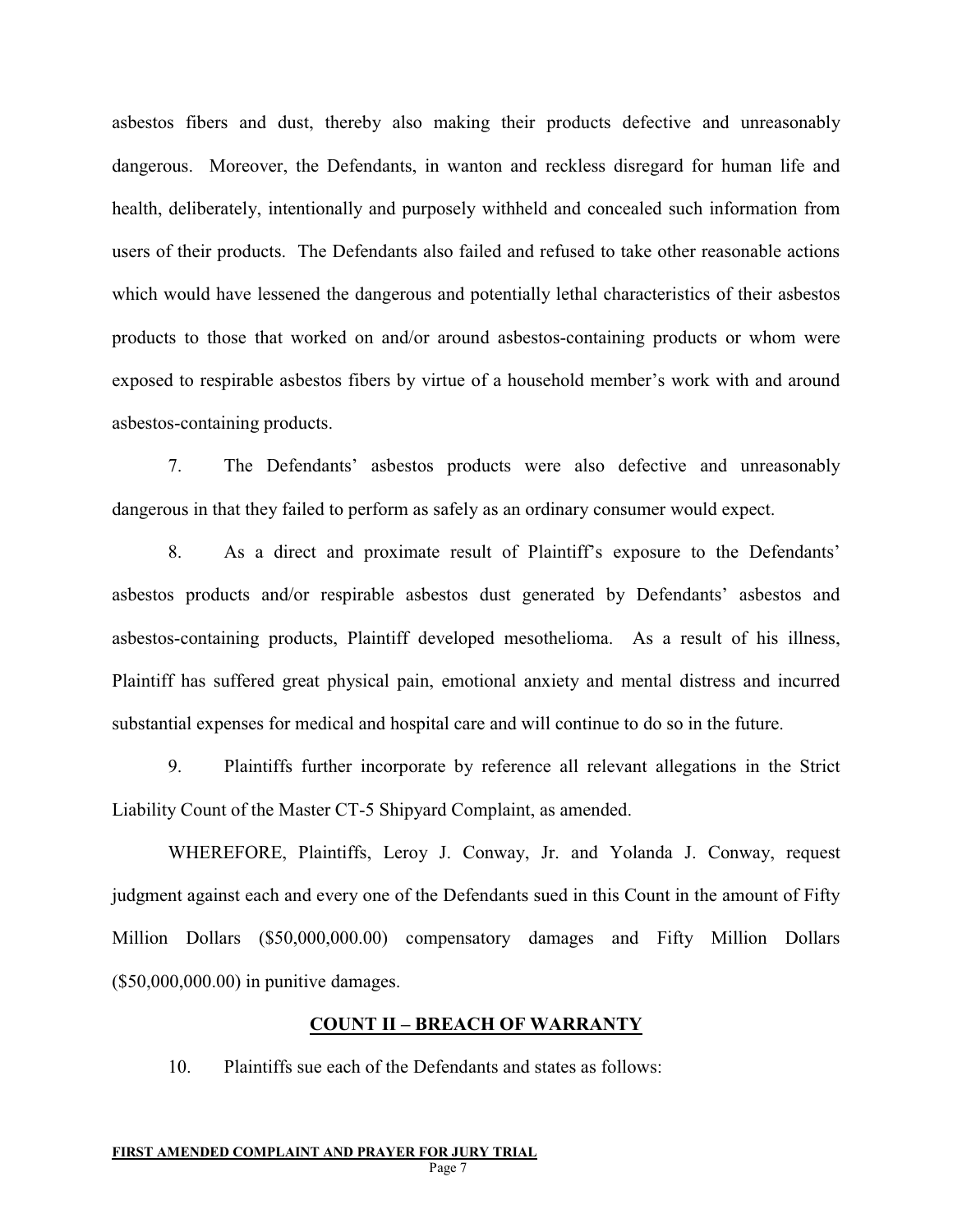11. Plaintiffs adopt and incorporate by reference all relevant allegations contained in the preceding paragraphs of this Complaint as if full set forth herein.

12. Each of the Defendants impliedly warranted that its asbestos products were of good and merchantable quality and fit and suitable for the particular use for which the products were intended. Each of the Defendants breached its implied warranty in that the Defendants products contained harmful, deleterious, carcinogenic, and inherently dangerous asbestos dust and fibers.

13. Plaintiff was exposed to the asbestos dust and fibers from the Defendants' asbestos products while he resided in the same household as his father who worked with and around those asbestos products. As a direct and proximate result of the exposure to the Defendants' asbestos dust and fibers and/or the Defendants' products' asbestos dust and fibers, Plaintiff developed mesothelioma and suffered the injuries described above.

14. Plaintiffs further incorporate by reference all relevant allegations in the Breach of Warranty Count of the Master CT-5 Shipyard Complaint, as amended.

WHEREFORE, Plaintiffs, Leroy J. Conway, Jr. and Yolanda J. Conway, request judgment against each and every one of the Defendants sued in this Count in the amount of Fifty Million Dollars (\$50,000,000.00) compensatory damages and Fifty Million Dollars (\$50,000,000.00) in punitive damages.

#### **COUNT III – NEGLIGENCE AGAINST NAVAL EQUIPMENT DEFENDANTS**

15. Plaintiffs sue each of the Defendants and state as follows:

16. Plaintiffs adopt and incorporate by reference all relevant allegations contained in the preceding paragraphs of this Complaint as if fully set forth herein.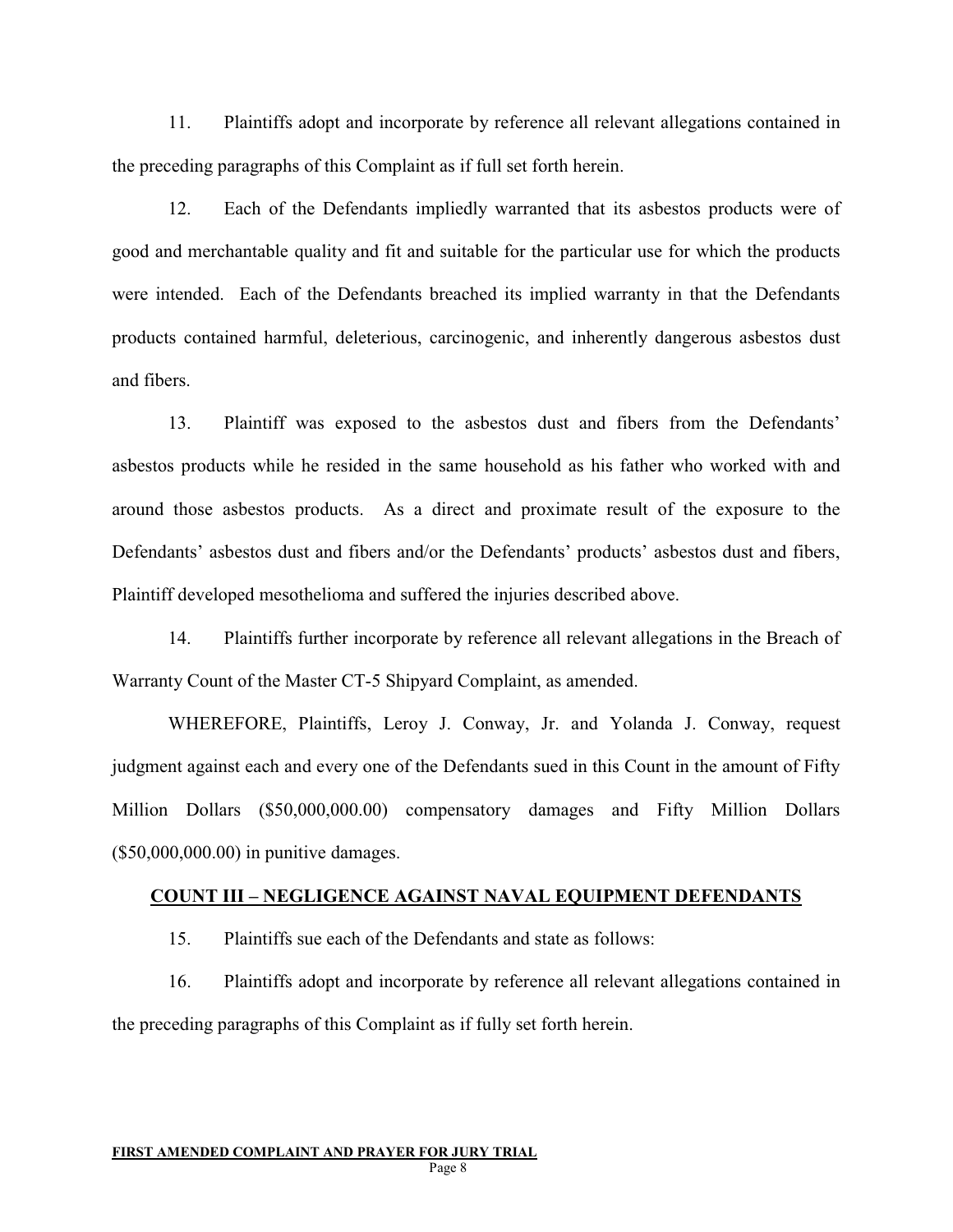Defendants, **CBS CORPORATION, CRANE CO., FOSTER WHEELER ENERGY CORPORATION, IMO INDUSTRIES, INC., TYCO INTERNATIONAL, (U.S.) INC., TYCO VALVES AND CONTROLS, INC. and YARWAY CORPORATION** (hereinafter referred to within this Count collectively as the "Naval Equipment Defendants") knew, or in the exercise of reasonable care, should have known that persons employed in the manner that Plaintiff's father was employed would come into contact with and be exposed to their asbestos products. The Naval Equipment Defendants are sued only for their failure to warn of the hazards of asbestos exposure, and are not being sued on any other theory except as otherwise set forth in Counts I, II, V, VI and X. This failure to warn renders the Naval Equipment Defendants liable in both negligence, and in strict products liability for a marketing defect. Any and all theories alleged against any and all defendants other than the above-named Naval Equipment Defendants are expressly not alleged against the Naval Equipment Defendants.

17. In addition, the Naval Equipment Defendants knew or, in the exercise of ordinary care should have known, that those that resided in the same household as individuals such as Plaintiff's father, who worked with and around the Naval Equipment Defendants'' asbestos and/or asbestos-containing products, would be exposed through household exposure to the respirable asbestos dust and fibers generated by the work performed on or around the Naval Equipment Defendants' products. Further, the Naval Equipment Defendants knew or, in the exercise of ordinary care should have know, that such contact and/or exposure would be health and life-threatening.

18. Each of the Naval Equipment Defendants negligently, recklessly and with gross indifference for the rights of persons in the position of Plaintiff omitted and failed, among other things: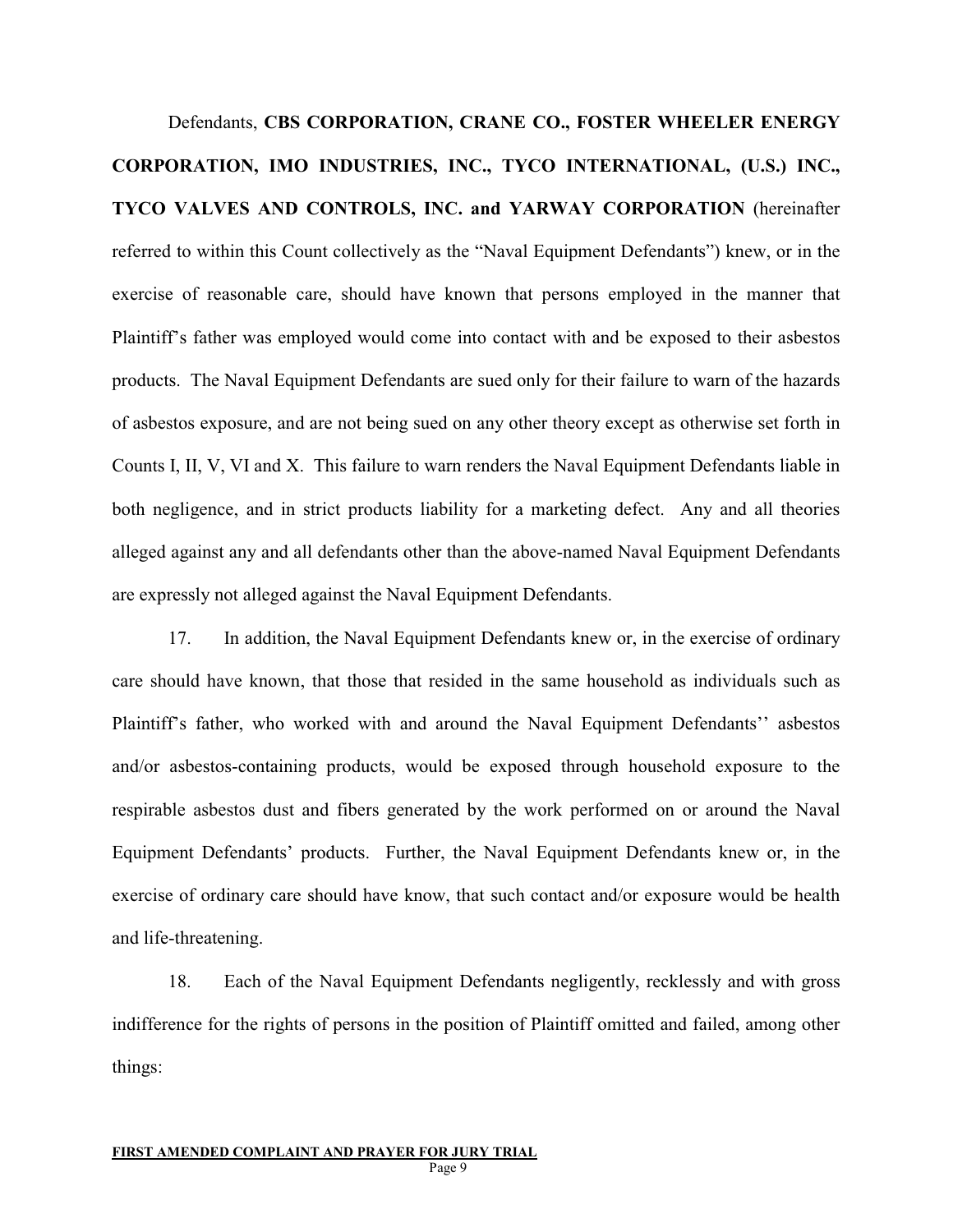- (a) to advise Plaintiff and/or Plaintiff's father of the dangerous characteristics of their asbestos products;
- (b) to provide Plaintiff and/or Plaintiff's father with information regarding safeguards which they could have employed to protect themselves from the dangers of exposure to asbestos products;
- (c) to provide warnings, or, alternatively, adequate warnings, regarding the dangers of exposure to asbestos fibers and dust;
- (d) to package their asbestos products in a manner which would have lessened or eliminated the inhalation of asbestos fibers during the installation and removal thereof;
- (e) to publish, adopt and communicate information regarding safe methods of handling, installing and removing asbestos products; and
- (f) to develop and distribute asbestos-free insulation products.

19. As a direct and proximate result of the negligence, recklessness and gross indifference of the Naval Equipment Defendants, Plaintiff developed mesothelioma and/or asbestos-related lung disease, suffered the injuries described above.

20. Plaintiffs disclaim any cause of action or recovery for any injuries caused by any exposure to asbestos dust that occurred in a federal enclave. Plaintiffs also disclaim any cause of action or recovery for any injuries resulting from any exposure to asbestos dust caused by any acts or omissions of a Naval Equipment Defendant committed at the direction of an officer of the United States Government.

21. Plaintiffs further incorporate by reference all relevant allegations in the Negligence Counts of the Master CT-5 Shipyard Complaint, as amended.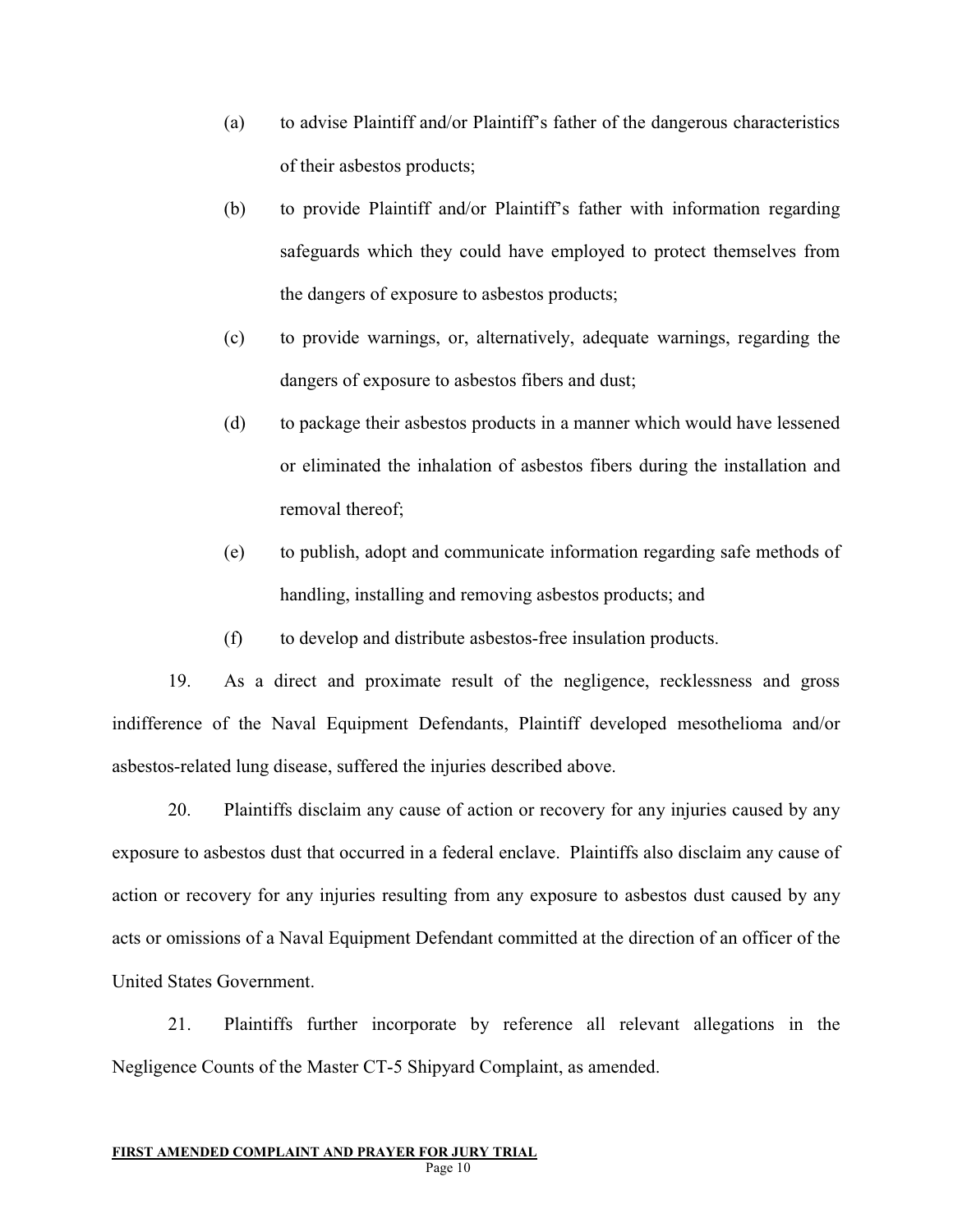WHEREFORE, Plaintiffs, Leroy J. Conway, Jr. and Yolanda J. Conway, request judgment against each and every one of the Defendants sued in this Count in the amount of Fifty Million Dollars (\$50,000,000.00) compensatory damages and Fifty Million Dollars (\$50,000,000.00) in punitive damages.

## **COUNT IV – NEGLIGENCE AGAINST MANUFACTURING DEFENDANTS**

22. Plaintiffs sue each of the Defendants and state as follows:

23. Plaintiffs adopt and incorporate by reference all relevant allegations contained in the preceding paragraphs of this Complaint as if fully set forth herein.

### 24. Defendants, **GARLOCK, INC.** and **GARLOCK SEALING**

**TECHNOLOGIES, LLP** knew, or in the exercise of reasonable care, should have known that persons employed in the manner that Plaintiff's father was employed would come into contact with and be exposed to their asbestos products. In addition, the Defendants knew or, in the exercise of ordinary care should have known, that those that resided in the same household as individuals such as Plaintiff's father, who worked with and around Defendants' asbestos and/or asbestos-containing products, would be exposed through household exposure to the respirable asbestos dust and fibers generated by the work performed on or around Defendants' products. Further, the Defendants knew or, in the exercise of ordinary care should have know, that such contact and/or exposure would be health and life-threatening.

25. Each of the Defendants negligently, recklessly and with gross indifference for the rights of persons in the position of Plaintiff omitted and failed, among other things:

> (g) to advise Plaintiff and/or Plaintiff's father of the dangerous characteristics of their asbestos products;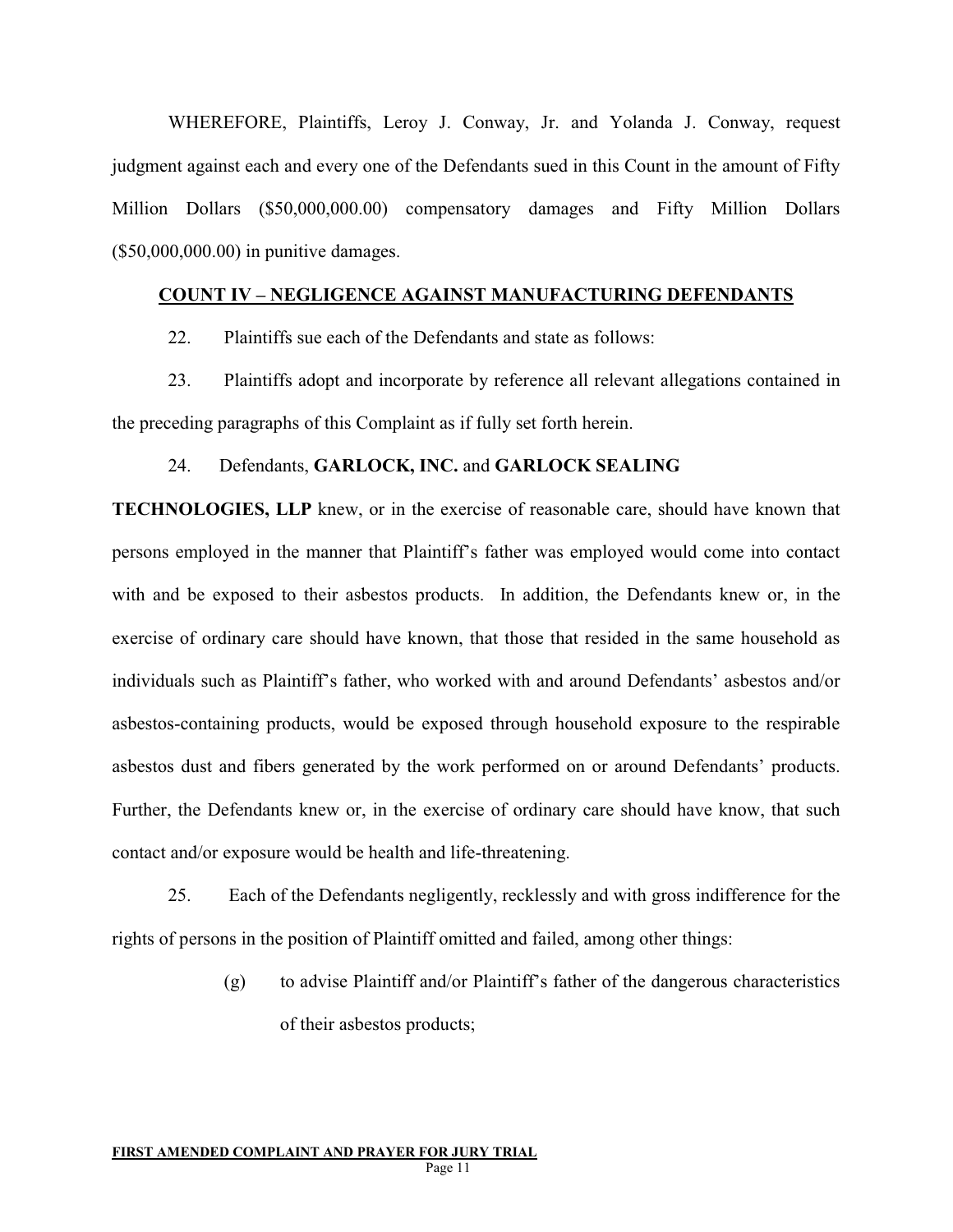- (h) to provide Plaintiff and/or Plaintiff's father with information regarding safeguards which they could have employed to protect themselves from the dangers of exposure to asbestos products;
- (i) to provide warnings, or, alternatively, adequate warnings, regarding the dangers of exposure to asbestos fibers and dust;
- (j) to package their asbestos products in a manner which would have lessened or eliminated the inhalation of asbestos fibers during the installation and removal thereof;
- (k) to publish, adopt and communicate information regarding safe methods of handling, installing and removing asbestos products; and
- (l) to develop and distribute asbestos-free insulation products.

26. As a direct and proximate result of the negligence, recklessness and gross indifference of the Defendants, Plaintiff developed mesothelioma and/or asbestos-related lung disease, suffered the injuries described above.

27. Plaintiffs disclaim any cause of action or recovery for any injuries caused by any exposure to asbestos dust that occurred in a federal enclave. Plaintiffs also disclaim any cause of action or recovery for any injuries resulting from any exposure to asbestos dust caused by any acts or omissions of a Defendant committed at the direction of an officer of the United States Government.

28. Plaintiffs further incorporate by reference all relevant allegations in the Negligence Counts of the Master CT-5 Shipyard Complaint, as amended.

WHEREFORE, Plaintiffs, Leroy J. Conway, Jr. and Yolanda J. Conway, request judgment against each and every one of the Defendants sued in this Count in the amount of Fifty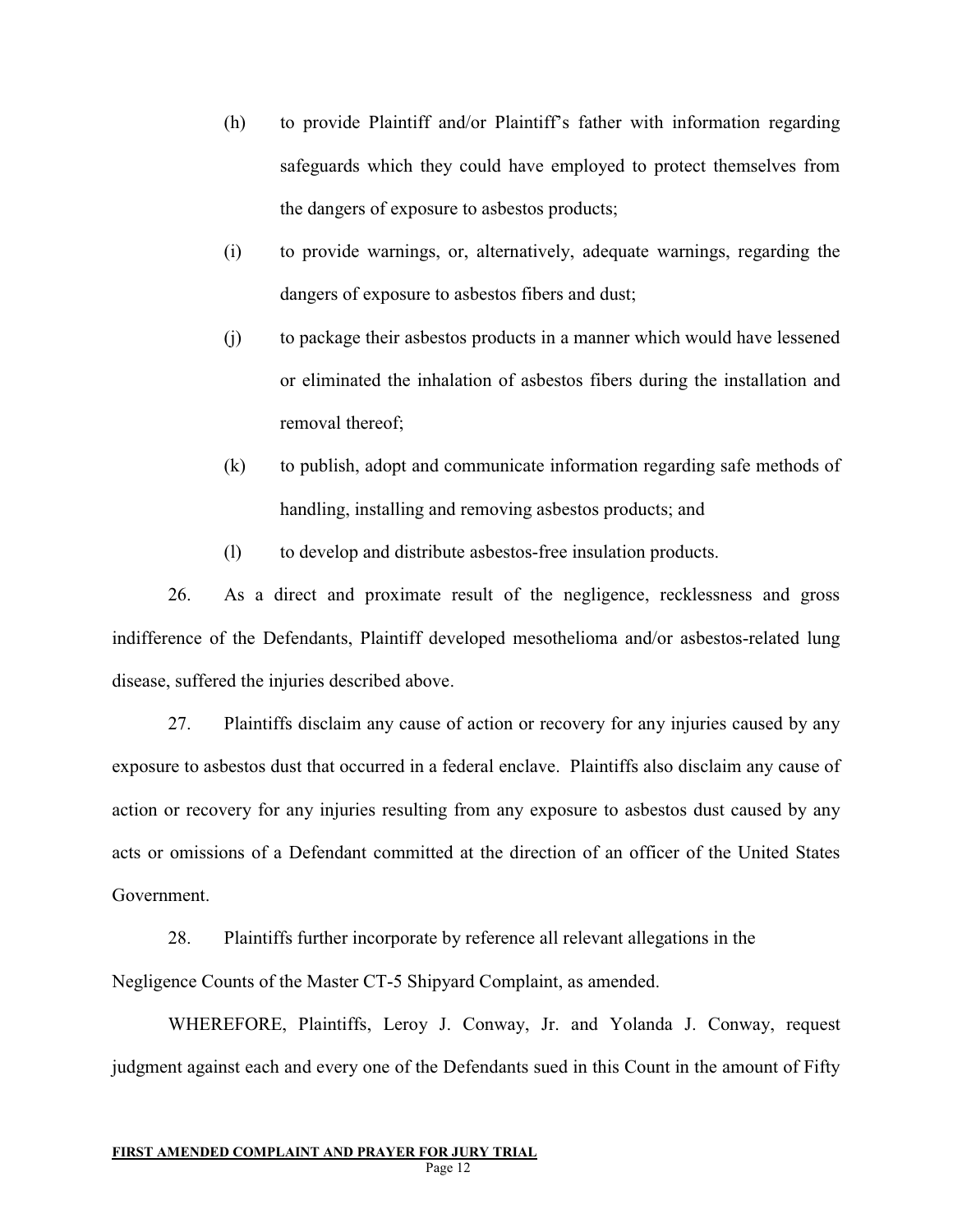Million Dollars (\$50,000,000.00) compensatory damages and Fifty Million Dollars (\$50,000,000.00) in punitive damages.

#### **COUNT V – AIDING AND ABETTING AND CONSPIRACY**

29. Plaintiffs sue each of the Defendants and state as follows:

30. Plaintiffs adopt and incorporate by reference all relevant allegations contained in the preceding paragraphs of this Complaint as if fully set forth herein.

31. The Defendants, each and all of them, by various means encouraged, aided, assisted and abetted the manufacturers, sellers, distributors, suppliers (hereafter "the direct perpetrators") whose asbestos products were substantial contributing factors to the development of Plaintiff's mesothelioma and/or other asbestos related injuries, diseases, and conditions.

32. Each and all of the Defendants, encouraged, aided, assisted and abetted the direct perpetrators of the injuries in the following and other ways: in the concealment, alteration, manipulation and suppression of knowledge and information about the dangers and health hazards of asbestos; in the publication of misleading, fraudulent and incorrect statements about the lack of any connection between asbestos exposure and various diseases; in the publication, use and dissemination of fake, misleading, fraudulent and incorrect statements about asbestos containing products being "non-toxic," safe, not dangerous, not hazardous, contributing to the well-being of workers; in the decisions made by various direct perpetrators of the injuries to Plaintiff, not to test, study, research or investigate the dangers and health hazards of their asbestos containing products; in deciding not to publicize, disclose, make public or otherwise warn about the dangers and health hazards of asbestos containing products; in efforts to prevent the United States government and its employees, agencies, departments and organizations from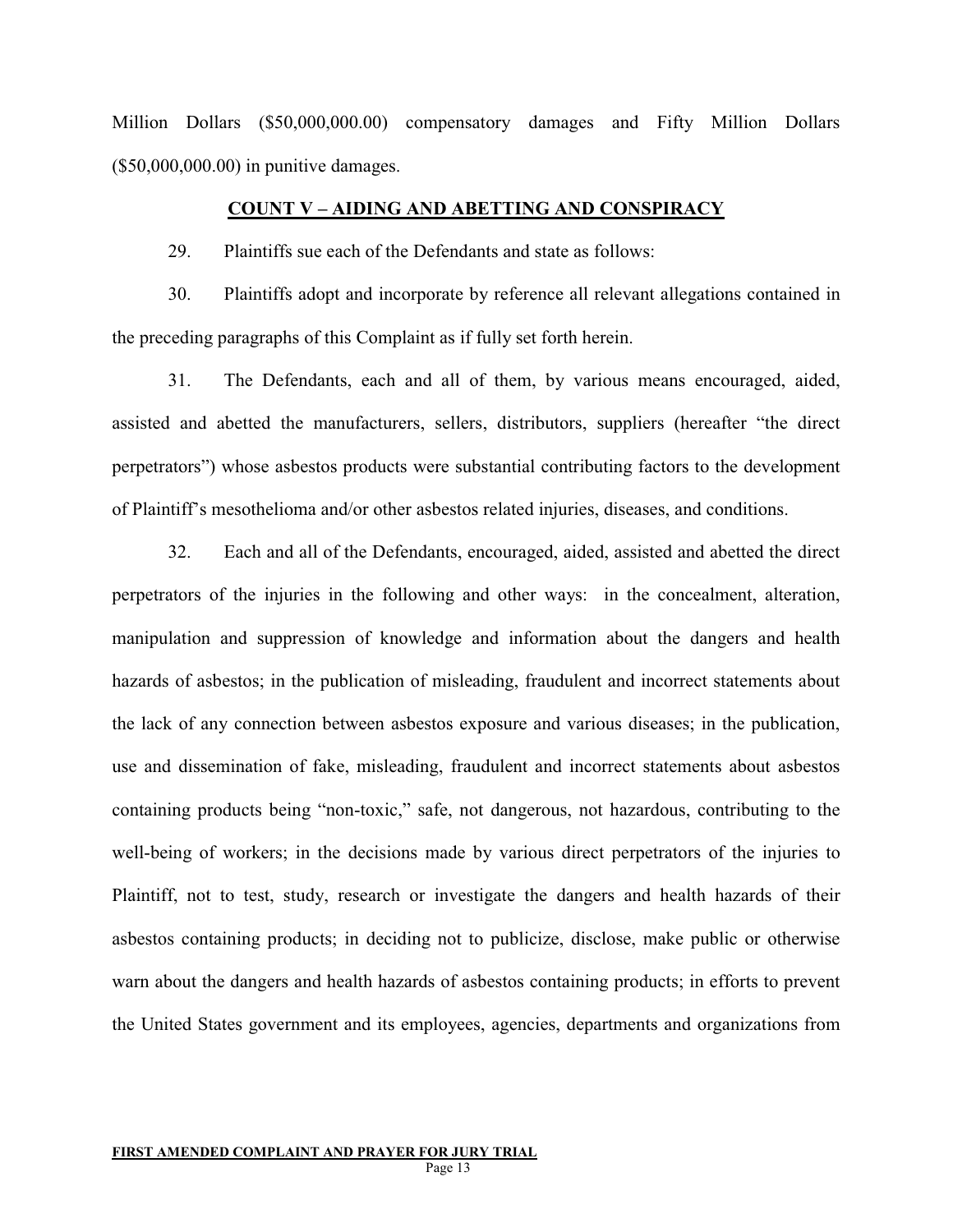taking steps to do research and publish on the dangers of asbestos and to restrict, ban reduce, eliminate or regulate the use of asbestos containing products.

33. Each and all of the Defendants having aided, assisted, encouraged and abetted the direct perpetrators, as set forth in the immediately preceding paragraph, are liable under Maryland law as if they themselves were the principal or direct perpetrators of the harm and the injuries complained of.

34. Plaintiffs further incorporate by reference all relevant allegations in the Aiding and Abetting and/or Conspiracy Counts of the Master CT-5 Shipyard Complaint, as amended.

**WHEREFORE**, Plaintiffs, Leroy J. Conway, Jr. and Yolanda J. Conway, request judgment against each and every one of the Defendants sued in this Count in the amount of Fifty Million Dollars (\$50,000,000.00) compensatory damages and Fifty Million Dollars (\$50,000,000.00) in punitive damages.

### **COUNT VI – LOSS OF CONSORTIUM**

35. Plaintiff, Yolanda J. Conway, sues each of the Defendants and states as follows:

36. Plaintiff, Yolanda J. Conway, adopts and incorporates by reference all relevant allegations contained in the preceding paragraph of this Complaint as if fully set forth herein.

37. Plaintiff, Yolanda J. Conway, was married to Leroy J. Conway, Jr. at the time he began to suffer from mesothelioma. As a result of Plaintiff's developing mesothelioma, Leroy J. Conway, Jr. and Yolanda J. Conway have suffered a loss of consortium. The loss of consortium was as a direct and proximate result of the aforementioned conduct of the Defendants.

38. Plaintiffs further incorporate by reference all relevant allegations in the Loss of Consortium Count of the CT-5 Shipyard Complaint, as amended.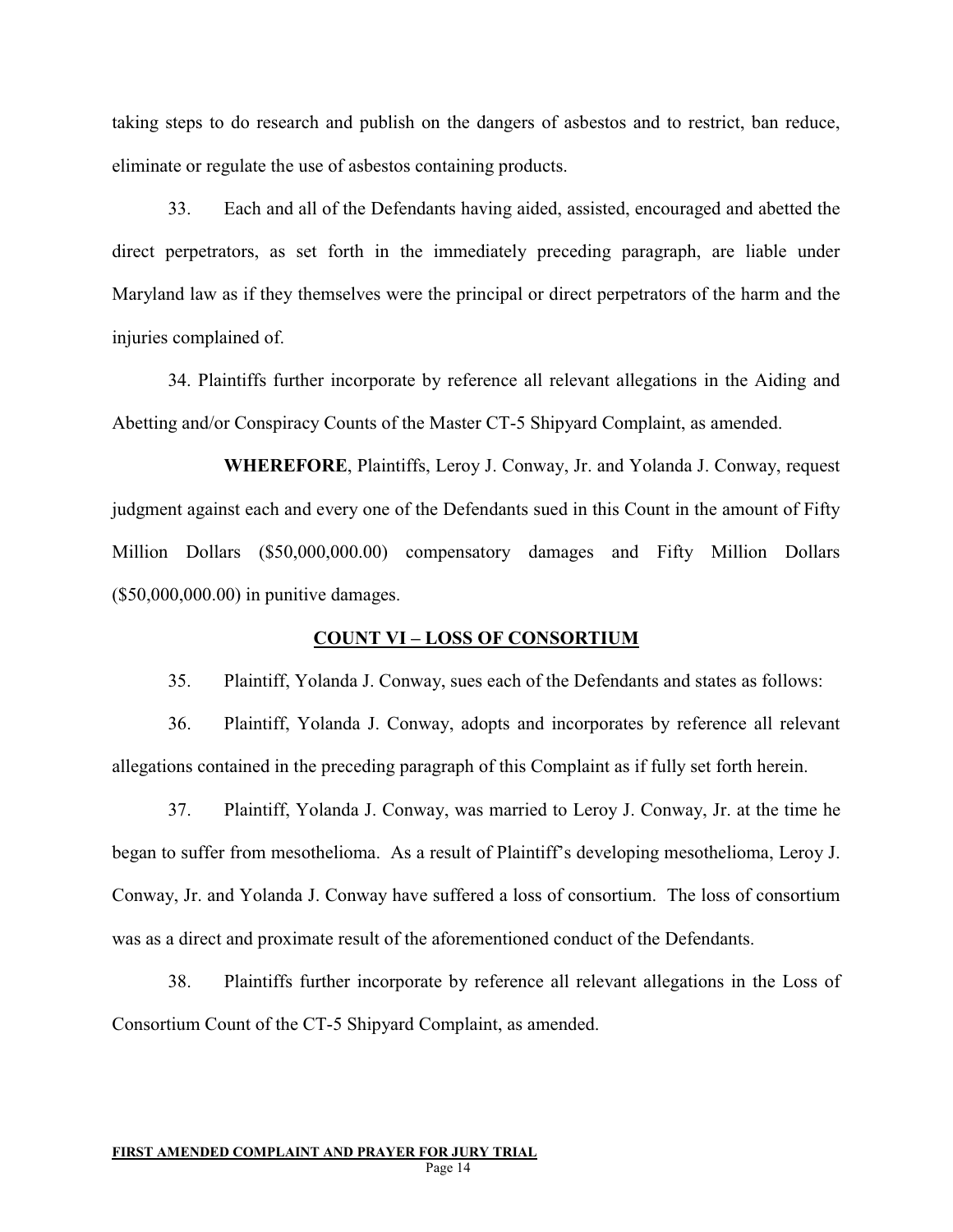**WHEREFORE,** Plaintiffs, Leroy J. Conway, Jr. and Yolanda J. Conway, request judgment against each and very one of the Defendants sued in this Count in the amount of Fifty Million Dollars (\$50,000,000.00) compensatory damages and Fifty Million Dollars (\$50,000,000.00) in punitive damages.

## **COUNT VII – NEGLIGENCE AGAINST CONTRACTORS**

39. Plaintiffs sue each of the Defendants and states as follows:

40. Plaintiffs adopt and incorporate by reference all relevant allegations contained in the preceding paragraphs of this Complaint as if fully set forth herein.

41. The injuries of Plaintiff are a direct and proximate result of the negligence of each Defendant or its predecessor-in-interest in that said entities produced, designed, sold or otherwise put into the stream of commerce asbestos, asbestos-containing products or machinery requiring or calling for the use of asbestos or asbestos-containing products, which the Defendants knew, or in the exercise of ordinary care, should have known were deleterious and highly harmful to Plaintiff's. Defendants, **HAMPSHIRE INDUSTRIES, INC.**, **LLOYD E. MITCHELL, INCORPORATED, and MCIC, INC.** created hazardous and deadly conditions to which Plaintiff was exposed and which caused Plaintiff to be exposed to a large amount of asbestos fibers. The Defendants were negligent in one, some or all of the following respects, among others, the same being the proximate cause of Plaintiff's injuries:

(a) in failing to timely and adequately warn Plaintiff and Plaintiff's father of the dangerous characteristics and serious health hazards associated with exposure to asbestos, asbestos-containing products or machinery requiring or calling for the use of asbestos and asbestos-containing products;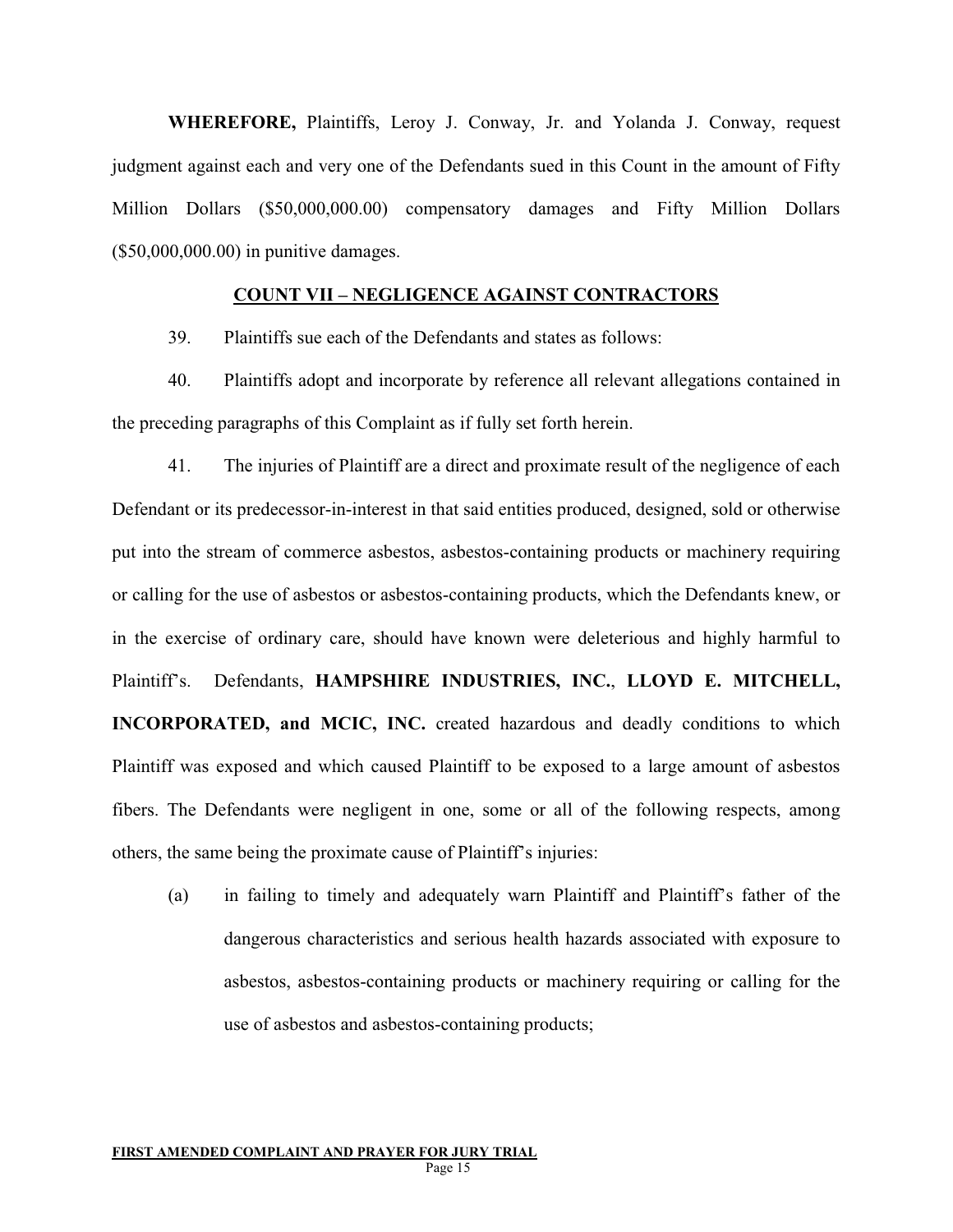- (b) in failing to provide Plaintiff's father with information as to what would be reasonably safe and sufficient wearing apparel and proper protective equipment and appliances, if in truth there were any, to protect Plaintiff and Plaintiff's father from being harmed and disabled by exposure to the respirable asbestos dust and fibers generated by asbestos-containing products, or machinery requiring or calling for the use of asbestos or asbestos-containing products;
- (c) in failing to place timely and adequate warnings on the containers of said asbestos, or asbestos-containing products, or on the asbestos-containing products themselves, and machinery requiring or calling for the use of asbestos or asbestoscontaining products to warn of the dangers to health of coming into contact with said asbestos-containing products and machinery;
- (d) in failing to take reasonable precautions or exercise reasonable care to publish, adopt and enforce a safety plan or safe method of handling and installing asbestos and asbestos-containing products, or utilizing the machinery requiring or calling for the use of asbestos or asbestos-containing products in a safe manner;
- (e) in failing to develop and utilize a substitute material or design to eliminate asbestos fibers in the asbestos-containing products, and the machinery requiring or calling for the use of asbestos or asbestos-containing products;
- (f) in failing to properly design and manufacture asbestos, asbestos-containing products, and machinery requiring or calling for the use of asbestos or asbestoscontaining products for safe use under conditions of use that were reasonably anticipated;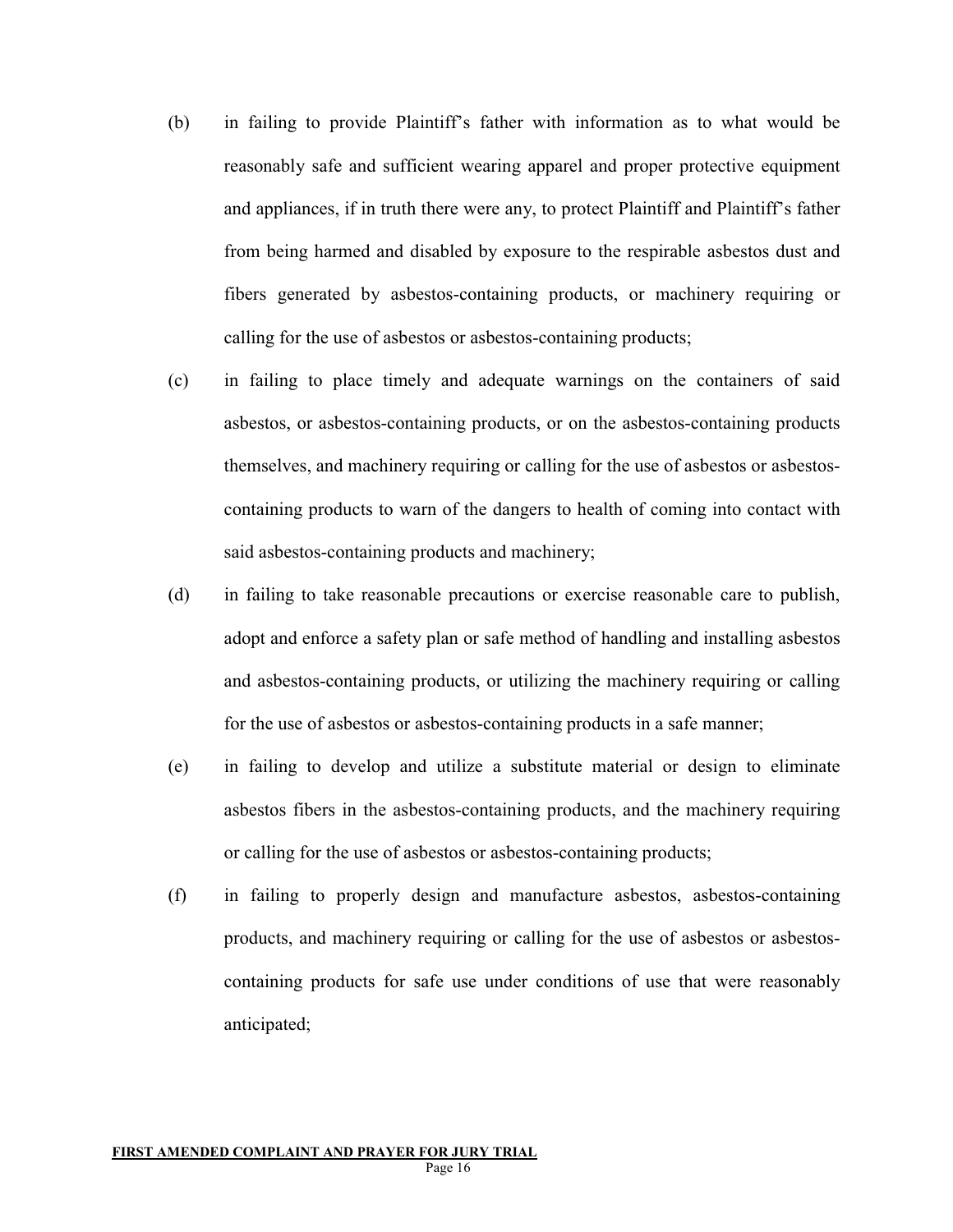- (g) in failing to properly test said asbestos-containing products and machinery before they were released for consumer use; and
- (h) in failing to recall or remove from the stream of commerce said asbestoscontaining products or machinery or machinery requiring or calling for the use of asbestos or asbestos-containing products despite knowledge of the unsafe and dangerous nature of such products or machinery.

42. Plaintiffs further incorporate by reference all relevant allegations in the Negligence Against Contractors Count of the CT-5 Shipyard Complaint, as amended.

**WHEREFORE,** Plaintiffs, Leroy J. Conway, Jr. and Yolanda J. Conway, request judgment against each and very one of the Defendants sued in this Count in the amount of Fifty Million Dollars (\$50,000,000.00) compensatory damages and Fifty Million Dollars (\$50,000,000.00) in punitive damages.

### **COUNT VIII – NEGLIGENCE AGAINST SUPPLIER DEFENDANTS**

43. Plaintiffs sue each of the Defendants and states as follows:

44. Plaintiffs adopt and incorporate by reference all relevant allegations contained in the preceding paragraphs of this Complaint as if fully set forth herein.

45. For all pertinent times, **HAMPSHIRE INDUSTRIES, INC.** and **MCIC, INC.**  (hereinafter referred to as the "Supplier Defendants"), individually, sold, distributed, and supplied asbestos and asbestos-containing products, which Plaintiff came in contact with, and asbestos which Plaintiff inhaled, causing his injuries and illnesses.

46. Supplier Defendants are either: (i) manufacturers, miners, shippers and suppliers of asbestos fibers to various locations owned and/or operated by asbestos product manufacturers that are liable to Plaintiff for failure to warn of the health hazards of exposure to asbestos and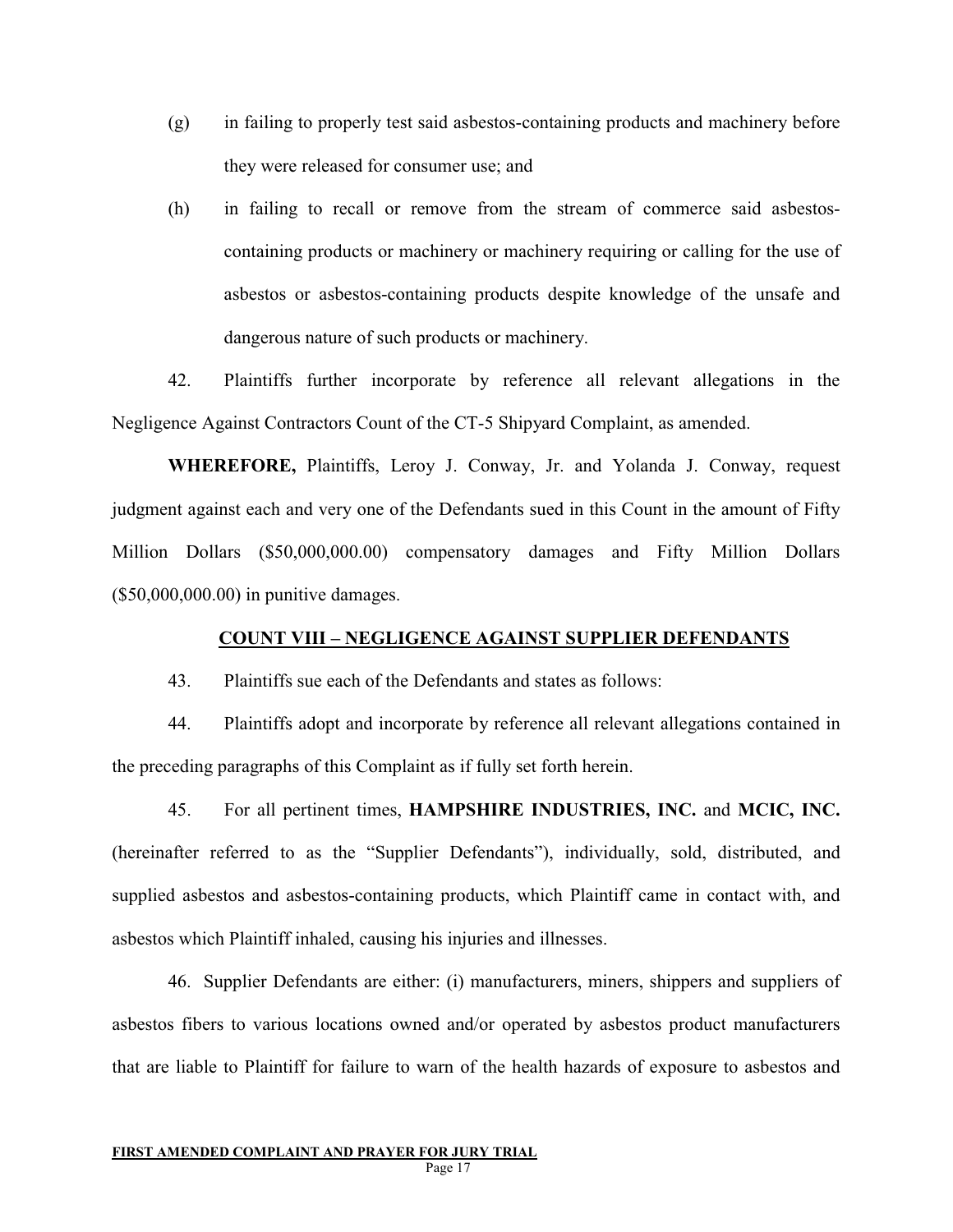failure to design and package their product of raw asbestos so as to adequately protect and warn users of the dangers of exposure to asbestos, or (ii) liable to Plaintiff as professional vendors of asbestos-containing products, and as such, because of the Defendants' size, volume of business and merchandising practices, knew or should have known of the defects of the asbestos products they sold, and are strictly liable and negligent for failing to warn the users of potential health hazards from the use of said products.

47. Further, Supplier Defendants made misrepresentations regarding the safety of asbestos to the asbestos-product manufacturers, thereby fraudulently inducing other sophisticated users to use Supplier Defendants' asbestos instead of other types. As such, Supplier Defendants are liable to the Plaintiff suffering from diseases caused by exposure to the Supplier Defendants' asbestos because Supplier Defendants' fraudulent misrepresentations were detrimentally relied upon (i) by asbestos-product manufacturers incorporating Supplier Defendants' raw asbestos into their finished product and (ii) by the Plaintiff and/or Plaintiff's father, both of whom were exposed to the asbestos-containing products.

48. Finally, Supplier Defendants are liable to Plaintiff because they knew or should have known that the asbestos products, which they sold and supplied, were unreasonably dangerous in normal use, and their failure to communicate this information constitutes negligence. This negligence was the cause of Plaintiff's injuries, including, but not limited to, mesothelioma and other ill health effects.

49. Plaintiffs further incorporate by reference all relevant allegations in the Negligence in Suppliers Count of the CT-5 Shipyard Complaint, as amended.

**WHEREFORE,** Plaintiffs, Leroy J. Conway, Jr. and Yolanda J. Conway, requests judgment against each and very one of the Defendants sued in this Count in the amount of Fifty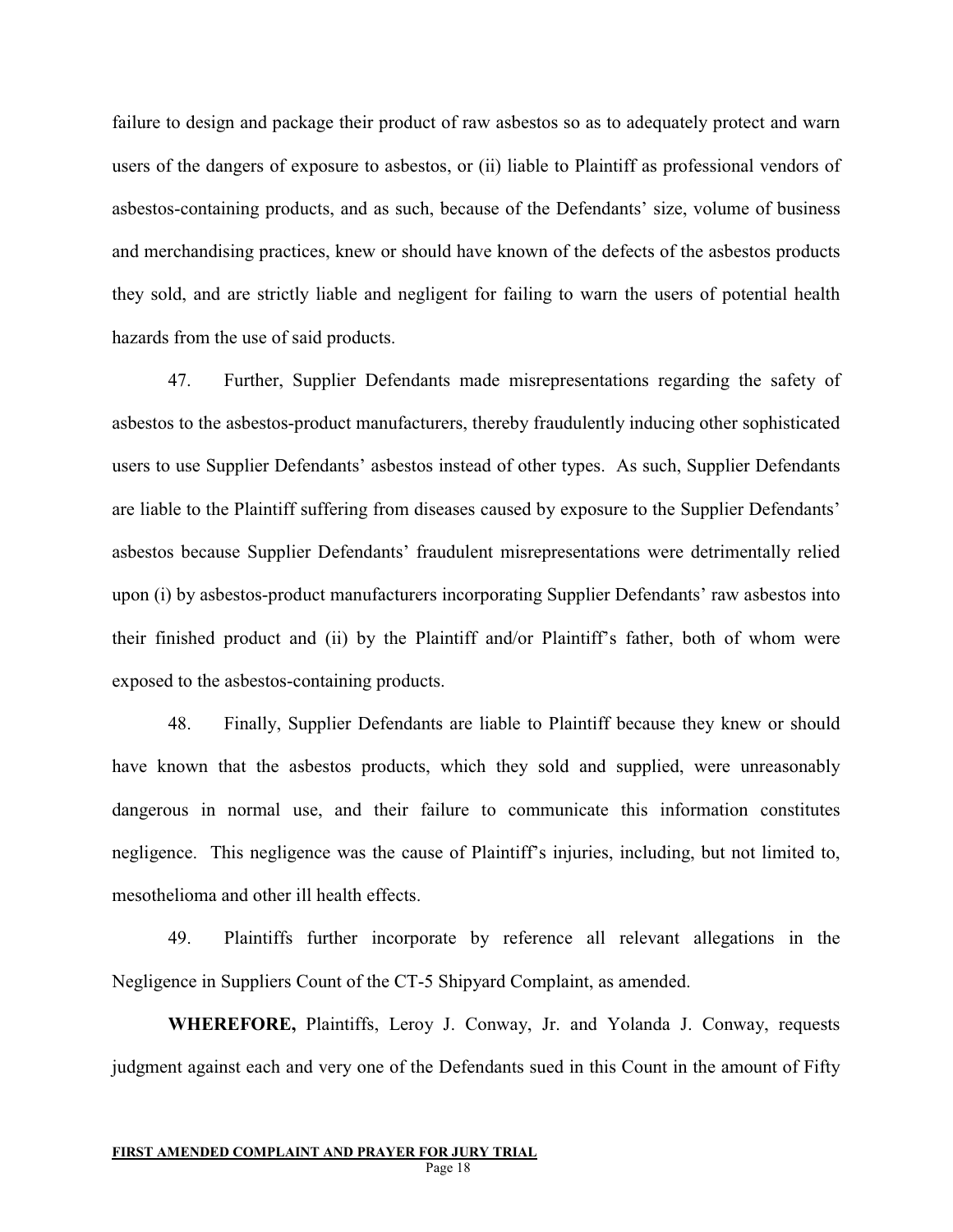Million Dollars (\$50,000,000.00) compensatory damages and Fifty Million Dollars (\$50,000,000.00) in punitive damages.

## **COUNT IX - ALLEGATIONS OF HOUSEHOLD EXPOSURE AGAINST SHIP OWNER/OPERATOR**

50. Plaintiffs sue each of the Defendants and states as follows:

51. Plaintiffs adopt and incorporate by reference all relevant allegations contained in the preceding paragraphs of this Complaint as if fully set forth herein.

52. During his merchant marine service, Plaintiff's father, Leroy Conway, Sr.,

worked and served aboard the SS Baltimore Trader, which was owned and operated by ATTRANSCO, INC., f/k/a AMERICAN TRADING TRANSPORTATION COMPANY, INC. (hereinafter referred to as "American Trading") and the American Trading and Production Corporation (hereinafter referred to as "American Production"). During his service on the SS Baltimore Trader, Plaintiff's father was exposed to asbestos products and dust from asbestos products while working as an engineman/marine oiler from 1974 through 1977.

53. His responsibilities as an engineman/marine oiler included, but were not limited, working onand/or around asbestos-containing equipment and insulation located in both the fire room(s) and boiler room(s). Such equipment included, but was not limited to, boilers, valves, pumps, soot blowers evaporators and forced draft blowers. As such, Plaintiff's father was exposed to asbestos-containing products and machinery requiring or calling for the use of asbestos or asbestos-containing products or products which caused the release of respirable asbestos fibers.

54. In being so exposed, and as a result of the release of respirable asbestos dust and fibers, Plaintiff's father's clothing, which he routinely brought home for washing, as well as his body and general surroundings were contaminated with great quantities of asbestos fibers.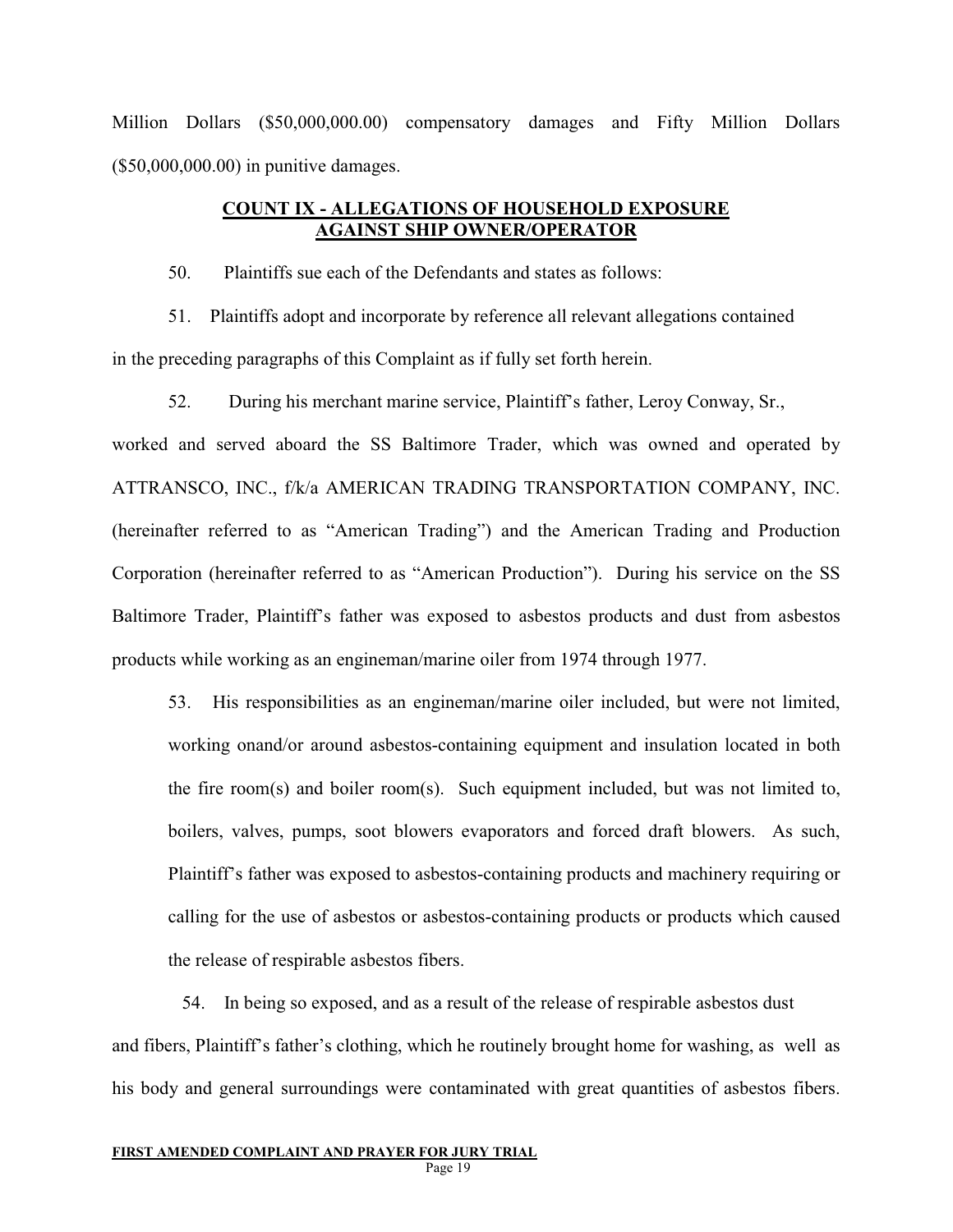Plaintiff breathed these asbestos fibers as a result of direct and indirectcontact with his father's asbestos-laden clothes, tools, car and general surroundings. Further, Plaintiffs allege, as more specifically set out below, that Plaintiff has suffered injuries which were directly and proximately caused by exposure to asbestos-containing products or products which caused the release of respirable asbestos fibers designed, manufactured, sold and used by Defendants.

55. While present at premises owned by American Trading and American ProductionPlaintiff's father was continuously exposed to asbestos-containing products and asbestos dust without the provision of appropriate safeguards by American Trading and American Production, who had the responsibility for such.

56. Plaintiffs would further show that Plaintiff's injuries and diseases were the result of intentional acts and omissions and negligence and gross negligence in the use of asbestos at aboard the SS Baltimore Trader which was owned and operated by American Trading and American Production. American Trading and American Production failed to properly remove and abate said asbestos on the SS Baltimore Trader during the time Plaintiff's father worked and served aboard that ship.

57. Plaintiffs would also show that American Trading and American Production was negligent, grossly negligent and committed certain intentional acts, all of which were the proximate cause of the disease and injuries resulting in mesothelioma from exposure to asbestos.

58. In particular, Plaintiffs would show that American Trading and American Production demonstrated such an entire want of care as to establish that their acts and omissions were the result of actual conscious indifference to the rights, safety, and welfare of the Plaintiff, and that such intentional acts and omissions directly and proximately caused Plaintiff's disease and injuries.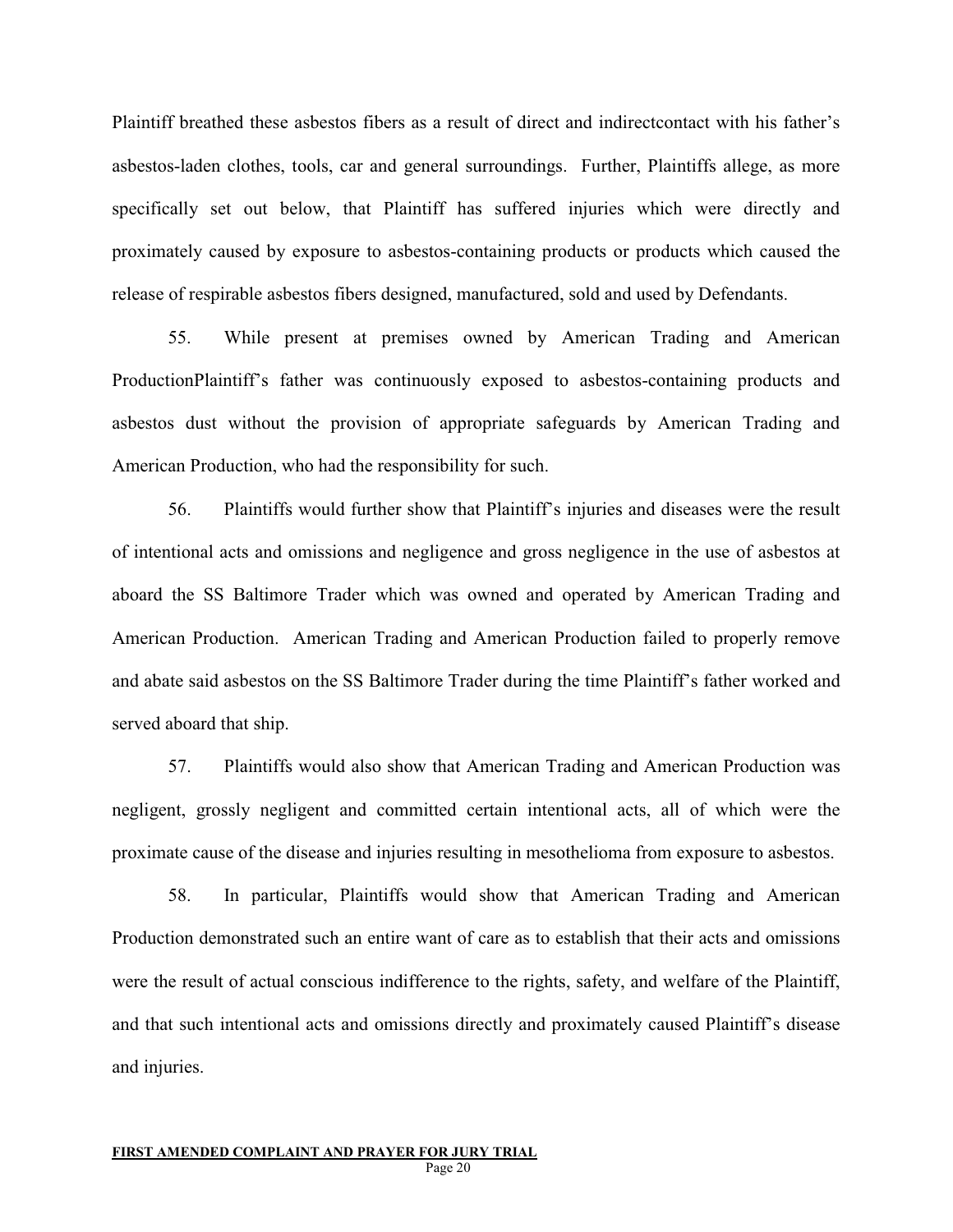59. Specific intentional acts and acts constituting negligence and gross negligence committed by American Trading and American Production that directly and proximately caused Plaintiff's injuries and disease include failure to:

- (a) provide safe equipment for Plaintiff's father to use;
- (b) provide adequate safety measures and protection against deadly and lifethreatening asbestos dust, all despite American Trading's and Amercian Production's knowledge of the extreme risk of harm inherent to asbestos exposure;
- (c) adequately warn Plaintiff's father of the inherent dangers of asbestos contamination;
- (d) maintain the ambient and environmental conditions of the premises in proper and safe condition;
- (e) follow and adhere to various states and U.S. Government statutes, regulations and guidelines pertaining to asbestos and the exposure to asbestos of individuals. Such failure constituted negligence *per se* at a minimum. Plaintiffs are not making claims for damages under federal law.
- (f). operate their ships, including but not limited to the SS Baltimore Trader, in a safe and reasonable manner;
- (g). provide instructions or a method for the safe use of toxic substances, including asbestos;
- (h). test asbestos-containing products prior to requiring employees such as Plaintiff's father, Leroy Conway, Sr., to be exposed to same, to determine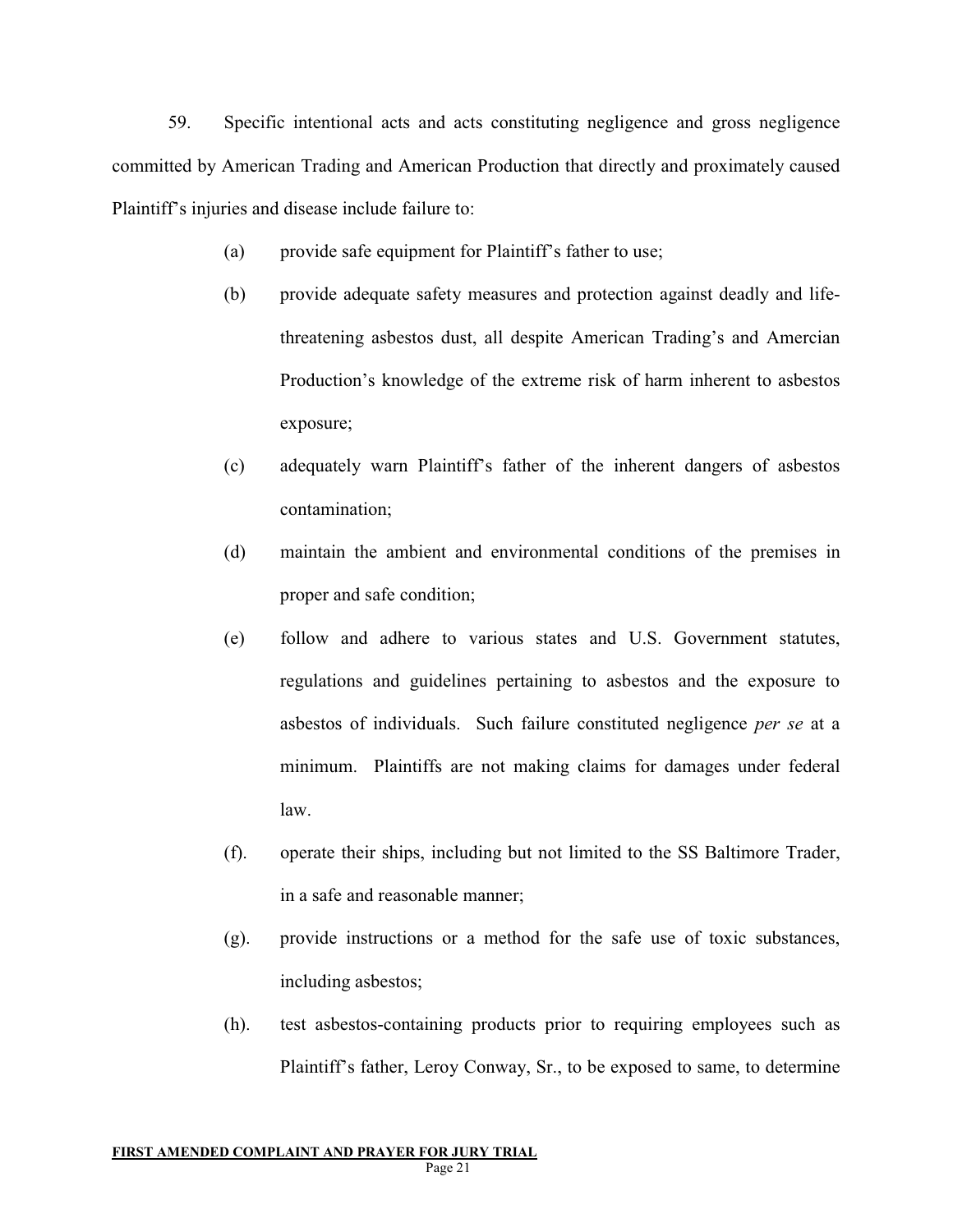their ultra-hazardous nature;

- (i). Periodically inspect their ships and their appurtenances in order to ascertain any contamination by asbestos fibers;
- (j). to take reasonable precautions or exercise reasonable care to warn Leroy Conway Sr. and Plaintiff, Leroy Conway, Jr., adequately of the risks, dangers and harm to which Plaintiff would be exposed to asbestos from the ordinary and foreseeable uses of Defendants' asbestos products aboard the S.S. Baltimore Trader;
- (k). to provide information or reasonably safe and sufficient safeguards, wearing apparel, proper equipment and appliances necessary to protect Leroy Conway, Jr. from being injured, poisoned, disabled, killed or otherwise harmed by his father's working with, using, handling, coming into contact with, and being exposed to asbestos products, including but not limited to defendants' asbestos products, aboard the S.S. Baltimore.
- (l). failed to advise Leroy Conway, Jr. and his father, Leroy Conway, Sr., of the necessity to adopt and enforce a safe, sufficient and proper method and plan of working with, using, handling, coming into contact with and being exposed to asbestos products and Leroy Conway, Jr.'s contact with his father's asbestos-laden clothing that was a result of Leroy Conway, Sr.'s working with and around asbestos-containing products aboard the S.S. Baltimore Trader.

60. Plaintiffs would further show that American Trading and American Production intentionally, knowingly and due to negligence and gross negligence, failed to ensure that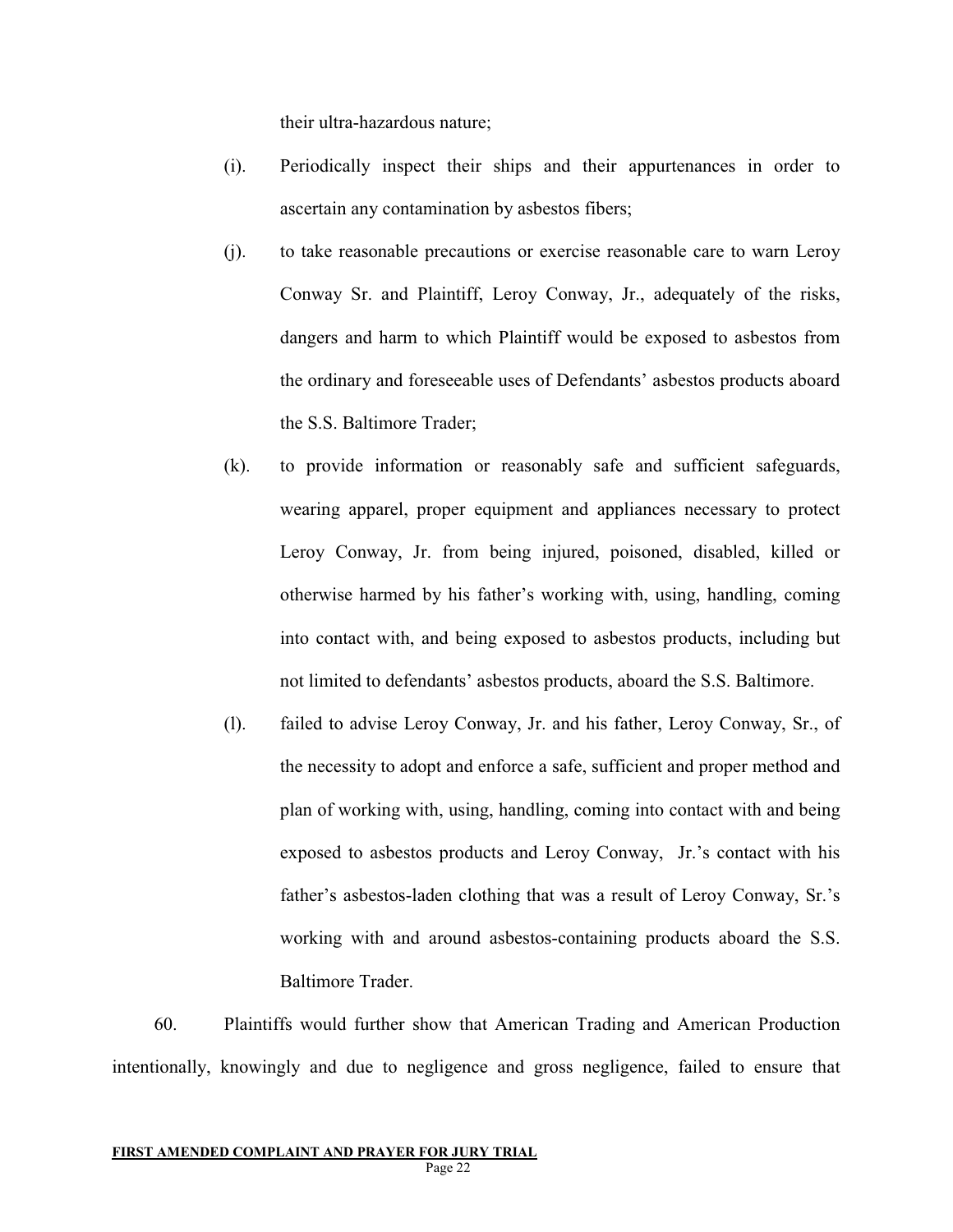individuals such as Plaintiff were protected from the inhalation of asbestos and asbestos fibers brought home . Such actions proximately caused Plaintiff's injuries and illness.

61. Additionally, specific actions or omissions on the part of American Trading and American Production that directly and proximately caused Plaintiff's injuries and illness were:

- (a) attempting to remove asbestos dust in Plaintiff's father's workplace without taking adequate precautions for the protection of workers in the vicinity or in the premises generally;
- (b) failing to provide proper protective gear for individuals exposed to asbestos;
- (c) failing to provide adequate ventilation to ensure that individuals in the vicinity were not exposed to asbestos;
- (d) failing to provide a proper and safe method for the use of asbestos and asbestos fibers;
- (e) failing to adhere to industry safe standards and other established measures to protect workers from harm;
- (f) failing to adequately warn Plaintiff and Plaintiff's father of the need to protect themselves and avoid exposure to asbestos dust transported home on Leroy Conway, Sr.'s person and clothing.

62. American Trading and American Production demonstrated such an entire want of care as to establish that its acts and omissions alleged above were the result of actual conscious indifference to the rights, safety, and welfare of Plaintiff.

63. American Trading and American Production are responsible to Plaintiffs on the basis of liability, including negligence and gross negligence, in failing to ensure that workers were adequately protected from exposures to extensive amounts of asbestos dust used at the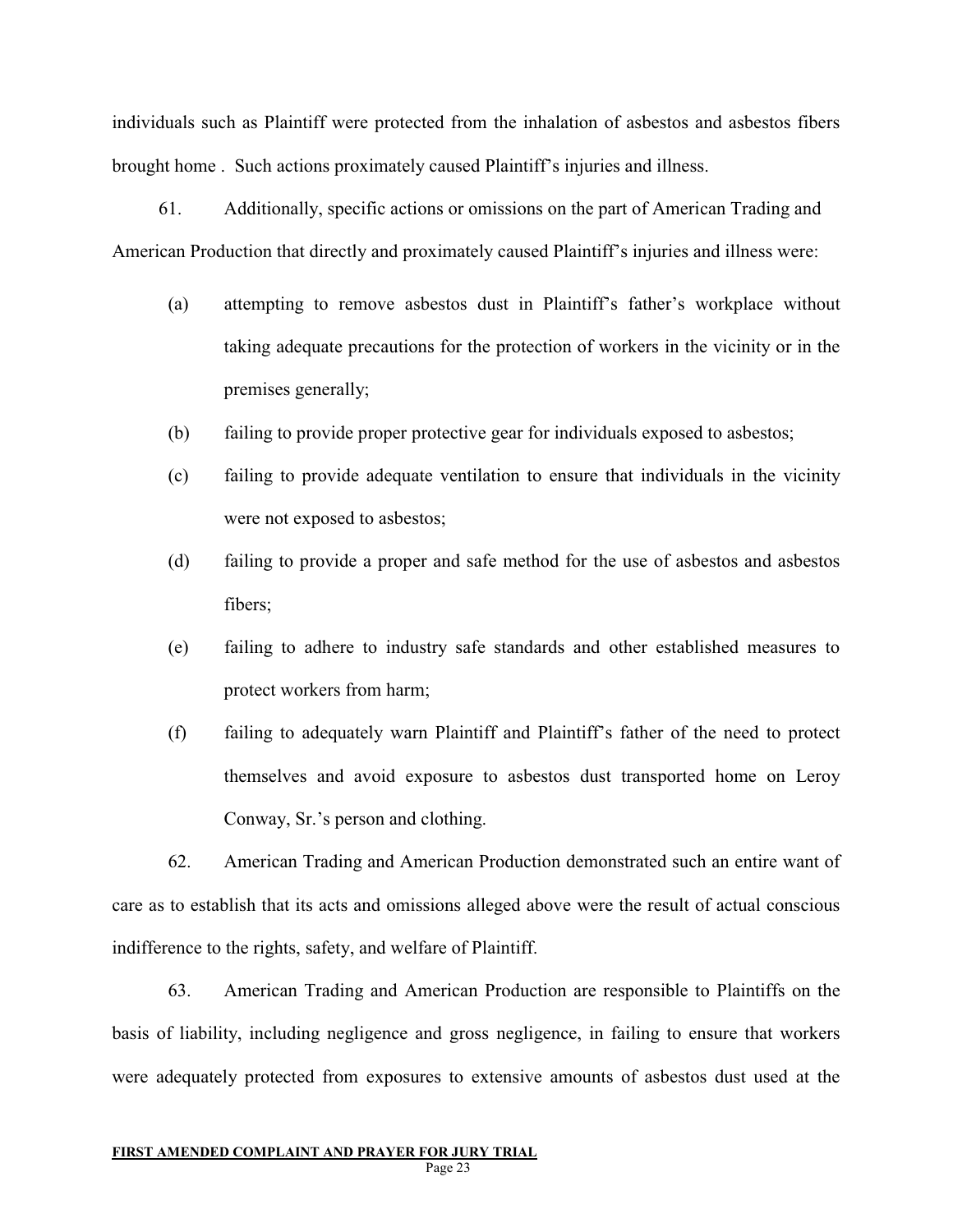work place of Plaintiff's father, i.e. SS Baltimore Trader owned and operated by American Trading and American Production.

**WHEREFORE,** Plaintiffs, Leroy J. Conway, Jr. and Yolanda J. Conway, requests judgment against each and very one of the Defendants sued in this Count in the amount of Fifty Million Dollars (\$50,000,000.00) compensatory damages and Fifty Million Dollars (\$50,000,000.00) in punitive damages.

### **COUNT X JOINT AND SEVERAL LIABILITY OF DEFENDANTS**

64. Plaintiffs sue each of the Defendants and states as follows:

65. Plaintiffs adopt and incorporate by reference all relevant allegations contained in the preceding paragraphs of this Complaint as if fully set forth herein.

66. As to each and every Defendant, Plaintiffs allege that Plaintiff, was exposed to dust from asbestos-containing products and machinery requiring or calling for the use of asbestos or asbestos-containing products or products which caused the release of respirable asbestos fibers at his father's occupation. In that each exposure to such products caused or contributed to Plaintiff's injuries, Plaintiffs say that the doctrine of joint and several liability should be extended to apply to each Defendant herein.

67. In the event that Plaintiffs are unable to identify each injurious exposure to dust from asbestos-containing products and machinery requiring or calling for the use of asbestos or asbestos-containing products or products which caused the release of respirable asbestos fibers, Plaintiffs would show the Court that the Defendants named herein represent or represented a substantial share of the relevant market of asbestos-containing products and machinery requiring or calling for the use of asbestos or asbestos-containing products or products which caused the release of respirable asbestos fibers at all times material to the cause of action. Consequently,